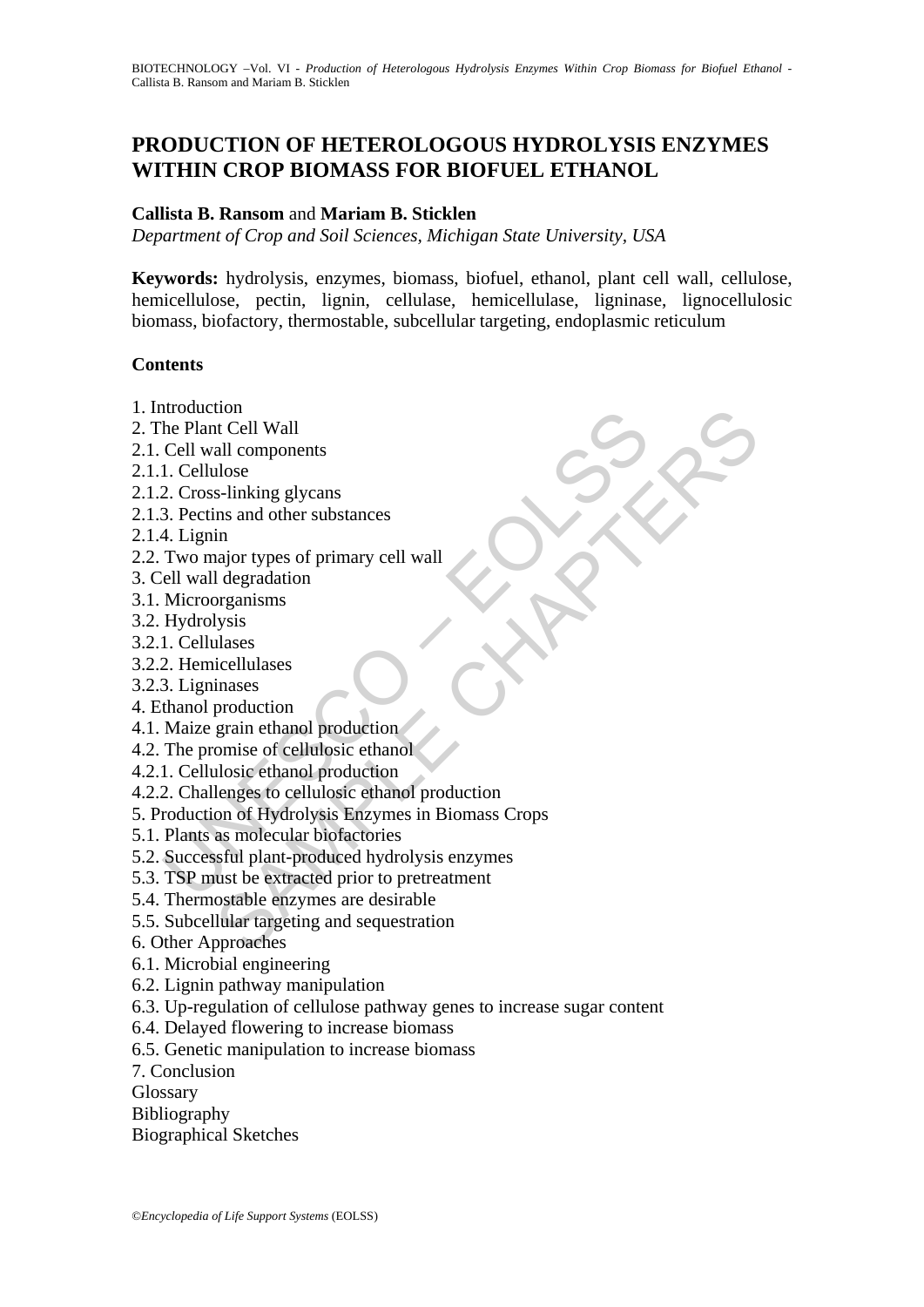#### **Summary**

As environmental and national security issues become more urgent, production of biofuels becomes more important (see also – *Biorefineries –Concept of sustainability and human development*). An untapped resource for the production of alcohol fuels is lignocellulosic biomass (see also. – *Lignocellulose Biorefinery*). This chapter contains an overview of the process, the current status of the technology and its promise and roadblocks, and a look to the future. It begins with an overview of the plant cell wall, essential to the understanding of the process. Then, it describes hydrolysis of the cell wall by microorganisms and how scientists have utilized this knowledge to manipulate and optimize the method. Next, molecular farming of hydrolysis enzymes in crop plants is discussed as a novel idea for maximizing enzyme production. Finally, other methods useful for the optimization and maximization of biofuel output are explored.

#### **1. Introduction**

**Example 12**<br> **Example 10**<br> **Example 10**<br> **Example 10**<br> **Example 10**<br> **Example 10**<br> **Example 10**<br> **Example 10**<br> **Example 10**<br> **Example 10**<br> **Example 10**<br> **Example 10**<br> **Example 10**<br> **Example 10**<br> **Example 10**<br> **Example 10** and promining alternative to fossil fuels, which damage the environment of the set of the control of the contributed in the matter of the Amalysis of GI extent the dependence of the United States on foreign petroleum both Ethanol fuel is a promising alternative to fossil fuels, which damage the environment by contributing to net carbon dioxide increase. In addition, they will eventually be depleted, and increase dependence on foreign oil imports. According to a recent report from the Natural Resources Defense Council and the Institute for the Analysis of Global Security, the dependence of the United States on foreign petroleum both undermines its economic strength and threatens its national security. The use of ethanol fuel, obtained either from grain or from cellulosic materials, can help decrease the need for petroleum fuel. Accordingly, the ethanol fuel industry has been growing significantly in many countries throughout the world. In the US, ethanol production capacity reached 3.5 billion gallons in 2004, up by 303 million gallons from 2003. Ethanol fuel is cleanburning and does not contribute to net carbon dioxide increase, is renewable, and can be produced using resources the country already possesses.

Ethanol is produced from the fermentation of sugars (usually sucrose or glucose) by yeast. The carbon (sugar) source is called the feedstock. Most feedstocks are plant materials. The most widely used feedstocks today are sugarcane (see also – *Technology and econmics of fuel ethanol production from* sugarcane) and maize grain. The sugar in sugarcane is easily extracted and used directly for fermentation, while the maize grain must be milled and its starch hydrolyzed to glucose by  $\alpha$ -amylase (see also – *Biorefineries*). In the US, ethanol is mostly produced from the starch of maize grain with a net energy balance of 1.34; that is, for every unit of energy expended in growing corn and converting it to ethanol, 1.34 units of energy (automotive fuel) are obtained. The most efficient farming and ethanol production systems in place can achieve a balance of 2.09. Starch fermentation is thus relatively efficient. However, there is a very rich source of glucose that has so far been underutilized: cellulose.

Cellulose, composed of β-glucose units, is the most abundant polymer on earth. It is a structural component of the plant cell wall. It has traditionally not been used as a carbon source because its location inside microfibrils, which are wrapped in hemicellulose and embedded in a matrix of lignin, makes it inaccessible to hydrolysis enzymes unless the plant material goes through extensive pretreatment. However, recent advancements have made using this resource a possibility. In this chapter, we explore the problems,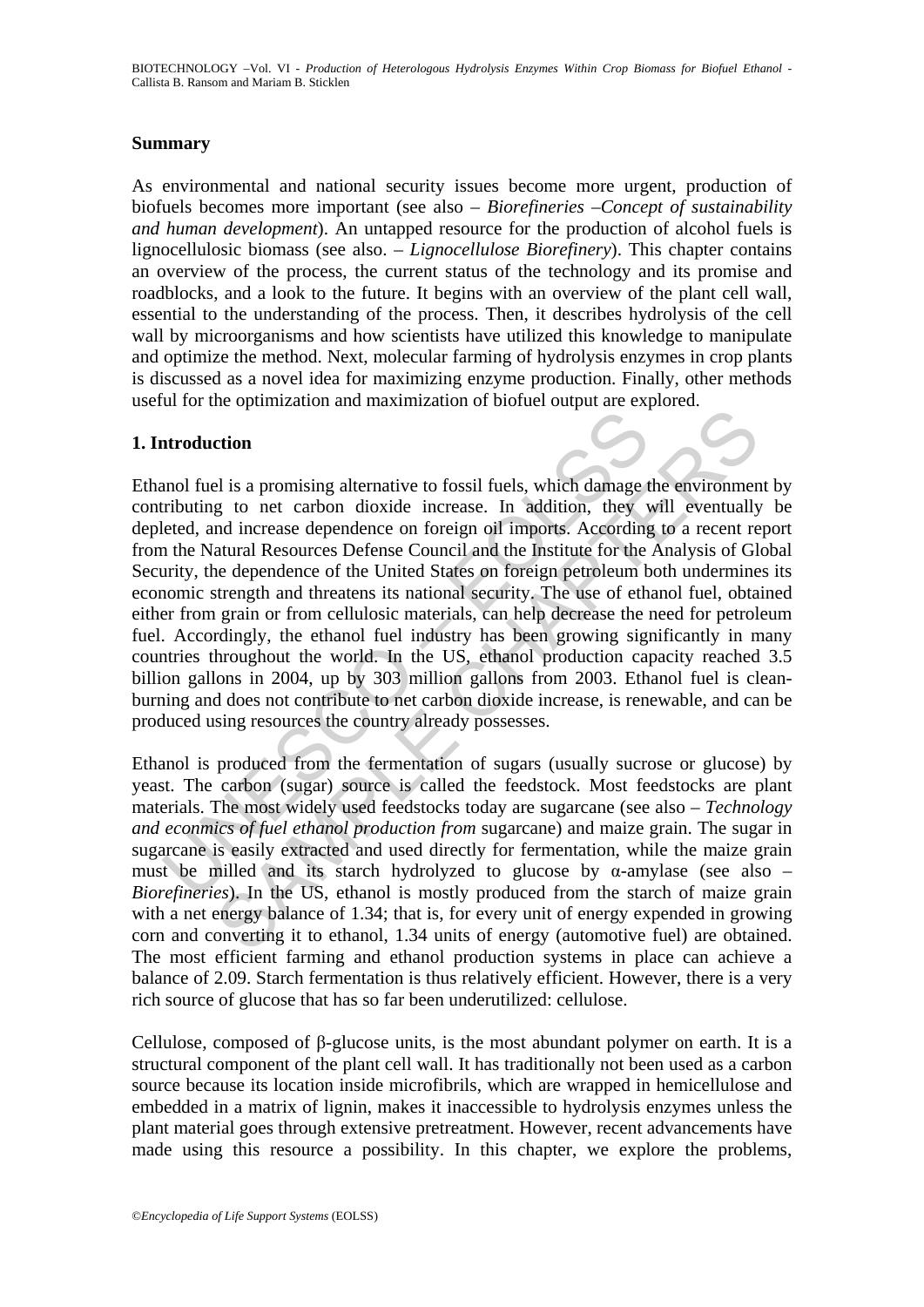challenges, and solutions to ethanol production from cellulosic materials, with a focus on utilizing plants as biofactories for hydrolysis enzyme production.

## **2. The Plant Cell Wall**

The plant cell wall is a highly organized structural component composed of a myriad of different polysaccharides, proteins, aromatic substances and other compounds. It has several important functions: it provides structure to the cell, thus determining its shape and even function; it aids in defense against invading pathogens; and it contains signaling molecules that can alert the cell to various environmental stimuli, including pathogenic attack. It is a dynamic structure, and its configuration and composition can vary by plant species, age, tissue, cell types and even within cell wall layers (see also – *Plant Cell Culture*). The primary cell wall is formed first from the cell plate during cell division and forms the outside of the cell. Between primary cell walls of adjacent cells is the middle lamella. Secondary cell wall synthesis, if present, usually begins after the primary cell wall has stopped growing, being deposited on the interior of the primary cell wall, often in layers.

Polysaccharides are the primary constituents of the cell wall and form its main structural scaffold. They are composed of long chains of sugar molecules that are covalently linked at various positions and may have side chains. They are made up of various combinations of the 11 monosaccharide sugars commonly found in plant cell walls: glucose (from which all the others are derived), rhamnose, galactose, galacturonic acid, glucouronic acid apiose, xylose, arabinose, mannose, mannuronic acid and fucose.

## **2.1. Cell wall components**

# **2.1.1. Cellulose**

sion and forms the outside of the cell. Between primary cell wall<br>e middle lamella. Secondary cell wall synthesis, if present, usua<br>anary cell wall has stopped growing, being deposited on the inter<br>wall, often in layers.<br> d dorms the outside of the cell. Between primary cell walls of adjacent and dorms the outside of the cell. Between primary cell walls of adjacent and le lamella. Secondary cell wall synthesis, if present, usually begins af Cellulose is a long, unbranched polymer of up to 15,000 molecules of anhydrous glucose. The glucose molecules are arranged in β-1,4 linkages, which means that each unit is orientated 180° relative to the unit it is attached to. In other words, cellulose is composed of cellobiose units (diglucose molecules connected via β-1,4 linkages). Cellulose is an important polysaccharide found in the primary and secondary cell walls in the form of microfibrils. It makes up 15-30% of the dry mass of primary cell walls and up to 40% of secondary cell walls. The cellulose chains in microfibrils are lined up parallel to each other and consist of crystalline regions, where the cellulose molecules are tightly packed, and amorphous (also called soluble) regions, where the arrangement is less compact. The amorphous regions are staggered so that the overall structure remains strong. A microfibril has a diameter of around 30 nm and consists of around 36 cellulose chains, but the number varies with species.

## **2.1.2. Cross-linking glycans**

Microfibrils are coated with other polysaccharides, cross-linking glycans (also called hemicelluloses), which link them together. The two major types are xyloglucans, found in dicots and around half of the monocot species, and glucuronoarabinoxylans, which are found in commelinoid monocots, including the cereals and grasses. Xyloglucans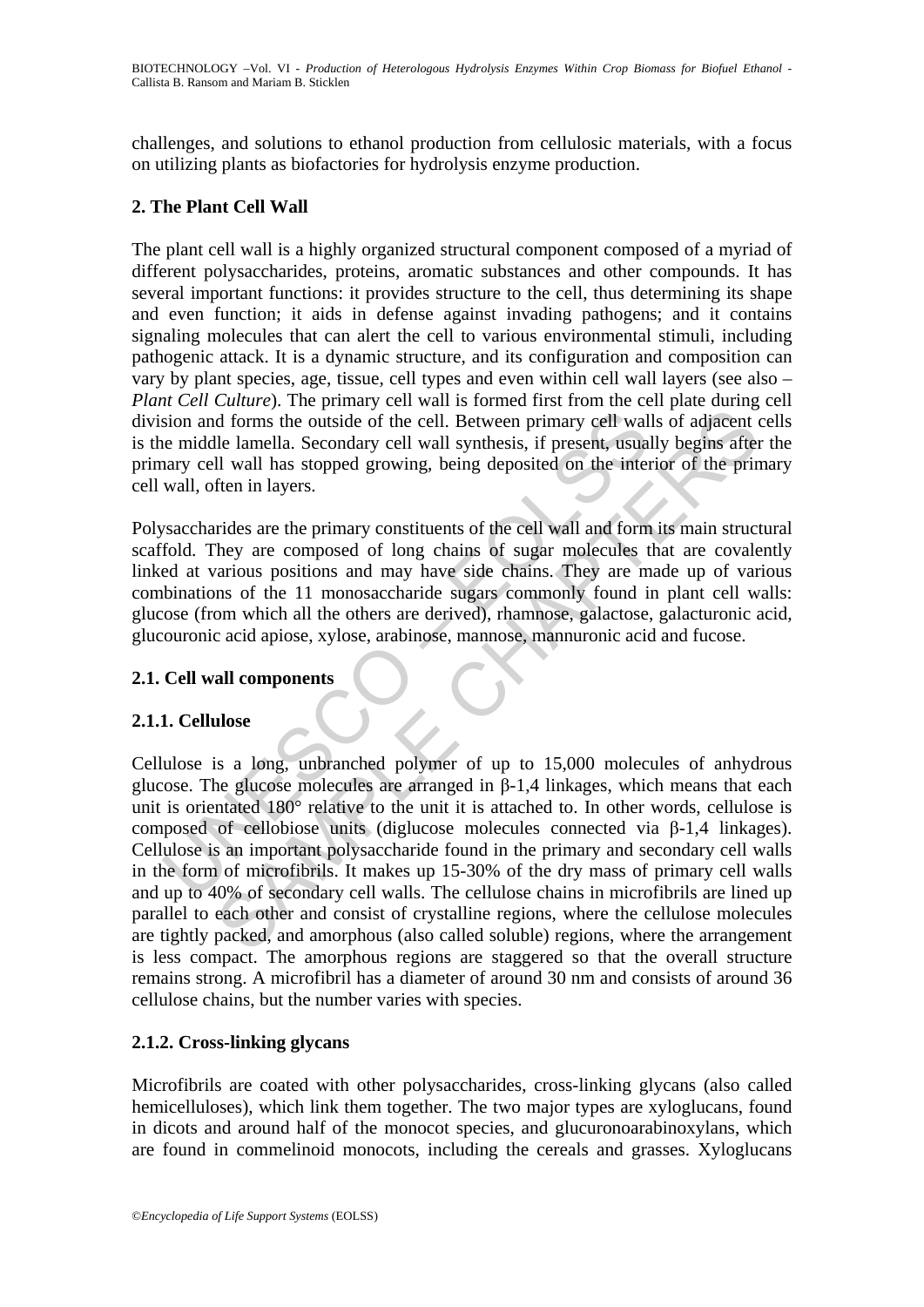have a backbone of glucosyl residues in 1,4-β linkages, with xylosyl units attached; glucuronoarabinoxylans have a backbone of xylosyl residues in 1,4-β linkages to which glucosyluronic acid and arabinosyl units are attached. The grasses also have a third major cross-linking glycan, called "mixed linkage"  $(1\rightarrow 3)$ , $(1\rightarrow 4)$ β-D-glucans (βglucans), which are unbranched polymers with a 2:1 ratio of cellotriose to cellotetraose units connected by  $(1\rightarrow3)$ β-D-linkages, resulting in a coiled shape. Various mannans are also present in smaller amounts. Hemicellulose accounts for 20-40% of the total dry weight of plant matter.

## **2.1.3. Pectins and other substances**

notical positive are much less abundant. They serve many functions in<br>blish wall porosity, adjust wall pH and ion balance through<br>trol bonding between cells at the middle lamella, and also funct<br>cecules to alert the cell t They are much less abundant. They serve many functions in the cell wall:<br>they are much less abundant. They serve many functions in the cell wall:<br>avail porosity, adjust wall pH and ion balance through charged surfacial<br>and Pectins are a mixed group of various branched, hydrated polysaccharides abundant in galacturonic acid. In dicots, they account for approximately 35% of the dry weight; in monocots they are much less abundant. They serve many functions in the cell wall: they establish wall porosity, adjust wall pH and ion balance through charged surfaces, control bonding between cells at the middle lamella, and also function as recognition molecules to alert the cell to the presence of microorganisms or insects. Pectins are mostly made up of homogalacturonan and rhamnogalacturonan I; rhamnogalacturonan II, arabinans, galactans, and arabinogalactans are also present in smaller quantities. In addition to pectins, structural proteins and aromatic substances can also be present.

## **2.1.4. Lignin**

Lignin is almost nonexistent in primary cell walls but is a chief constituent in some secondary walls, and accounts for about 10-25% of the total dry weight. It is composed of aromatic compounds called phenylpropanoids arranged in complex systems. These networks are linked to the carbohydrates, including cellulose and xylose, in various bonds, including ester, ester; phenyl, phenyl; and covalent bonds. Lignin protects the cell against pathogen invasion and will often be deposited in response to attack, providing additional structure and strength.

## **2.2. Two major types of primary cell wall**

The basic structure of primary cell walls consists of the scaffold of cellulose and crosslinking glycans, embedded in a second (and sometimes third) complex. There are two types of primary cell wall that differ in the kind of cross-linking glycan, which determines the wall type. Type I walls are found in those plants that have xyloglucans; they have approximately equal amounts of xyloglucan and cellulose. Xyloglucans coat the cellulose microfibrils and bind them together, and this complex is embedded in a matrix of pectin. Type II walls are found in plants whose major cross-linking glycans are glucuronoarabinoxylans; they lack pectin and structural proteins, instead amassing phenylpropanoids. Type II cell walls are found in cereals and grasses, and thus are of greatest interest for cellulosic ethanol research.

## **3. Cell wall degradation**

## **3.1. Microorganisms**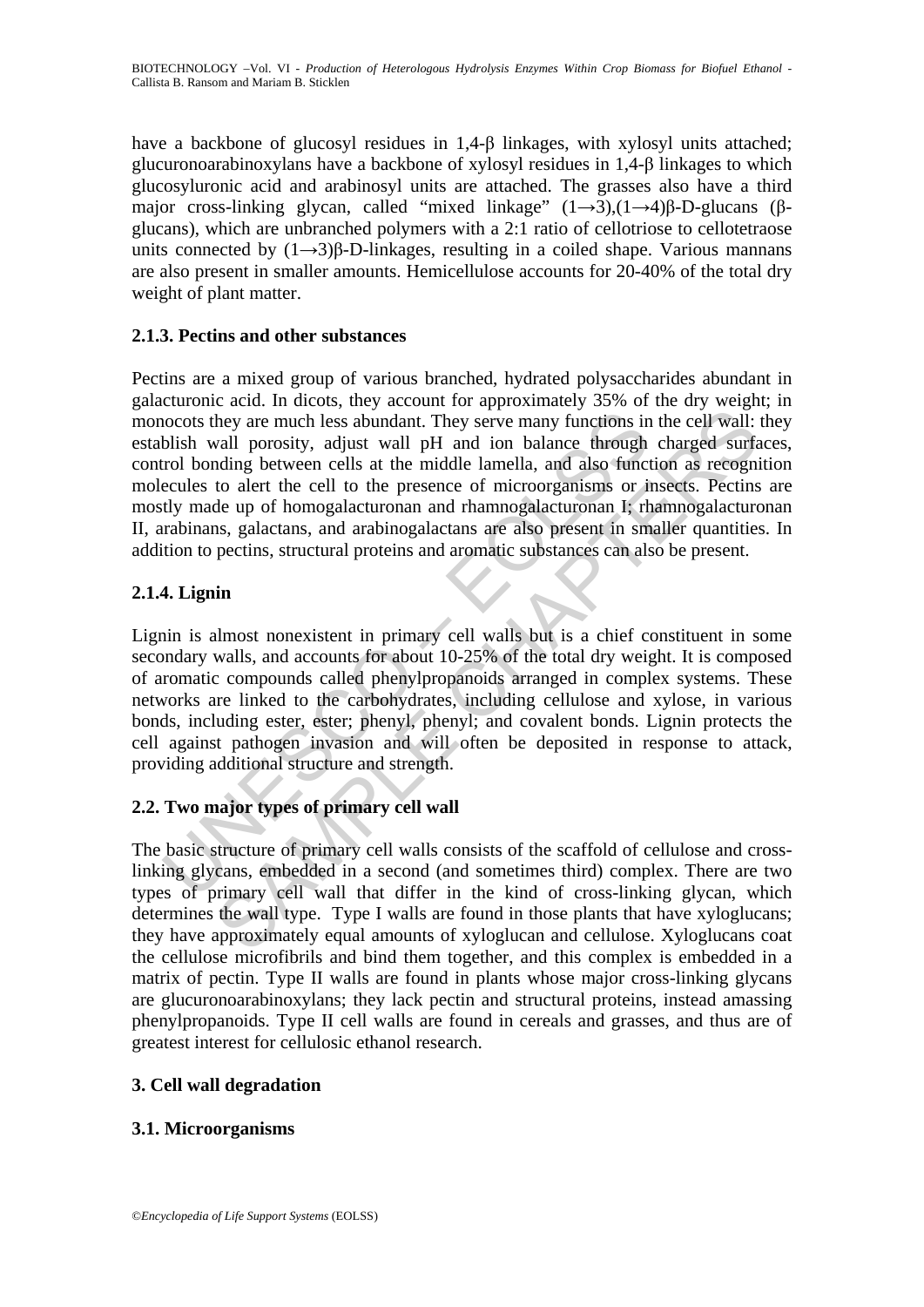Several microorganisms (bacteria and fungi) have been studied for their ability to break down cell walls, including anaerobes (such as those present in the rumen) and aerobes (such as those that decompose dead plant matter). Most organisms that can degrade cellulose produce a number of enzymes, which form a system that hydolyzes various polysaccharides, since the enzymes first have to penetrate the hemicellulose shield before they can attack the cellulose (see also – *Cell thermodynamics and energy metabolism; – Basic Strategies of Cell Metabolism*).

Anaerobic microorganisms known for their cell-wall degrading ability include the bacteria *Butyrivibrio fibrisolvens* H17c, *Fibrobacter succinogenes* S85, *Ruminococcus flavefaciens* 17, *R. albus*, *Prevotella ruminicola* B1 4, *Clostridium thermocellum*, *C. cellulovorans*, *C. cellulolyticum*, *C. stercorarium* and *Caldocellulosiruptor saccharolyticus*, and the fungus *Neocallimastix frontalis*. Aerobic microorganisms include the bacteria *Acidothermus cellulolyticus, Pseudomonas fluorescens* subsp. *cellulosa*, *Streptomyces lividans* 66, *S. reticuli*, *S. halstedii*, *Cellulomonas fimi*, *C. uda* and *Microbispora bispora*, and the fungi *Thermomonospora fusca*, *Trichoderma reesei* and *Phanerochaete chrysosporium.*

ude the bacteria *Acidothermus cellulolyticus*, *Pseudomonas ulosa*, *Streptomyces lividans* 66, *S. reticuli*, *S. halstedii*, *Cellulor Microbispora bispora*, and the fungi *Thermomonospora fusea*, *T Phanerochaete chr* **Example 18** and the function of the same statistic and intersection of the bacteria Acidothermus cellulolyticus, Pseudomonas fluorescens sus Streptomyces lividans 66, S. reticuli, S. halstedii, Cellulomonas finni, C. bisp These organisms produce many different enzymes that may be grouped according to their primary activities: endoglucanases, exoglucanases (or cellobiohydrolyases), βglucosidases, cellodextrinases, xylanases, xylosidases, lichenases, mannanases, laminarinases, arabinofuranosidases and avicelases. In order to decrystallize and hydrolyze cell walls, they must produce systems of many different enzymes (for each of the cell wall components) that act synergistically; this has been well documented. The enzymes vary in their substrate specificity: some exclusively act on a particular substrate, while others can utilize more than one; some have more activity on one substrate over another; and some can break only certain bonds, while others can cleave more than one bond type. In addition, different enzymes often produce different products from the same substrate. Therefore microorganisms may produce several different enzymes, for specific substrates or bonds or both (see also – *Enzyme production*). Some microorganisms, such as *Clostridia* spp., produce cellulosomes, complexes of multiple enzymes held together in a specific conformation by proteins that are very efficient at cell wall hydrolysis.

# **3.2. Hydrolysis**

The major classes of enzymes needed for cell wall hydrolysis are cellulases, hemicellulases and ligninases.

## **3.2.1. Cellulases**

Three types of cellulases are needed to obtain glucose from cellulose: endoglucanase (E1; E.C. 3.2.1.4), cellobiohydrolase (also called exoglucanase) (E.C. 3.2.1.91), and βglucosidase (E.C. 3.2.1.21). Enymatic hydrolysis of plant cell wall polysaccharides to glucose is a three-step process. First, endoglucanase randomly cleaves the crystalline regions of cellulose, exposing chain ends. Then, cellobiohydrolase attaches to the chain end and threads it through its active site, processively cleaving off cellobiose units; it can also act on amorphous regions with exposed chain ends without prior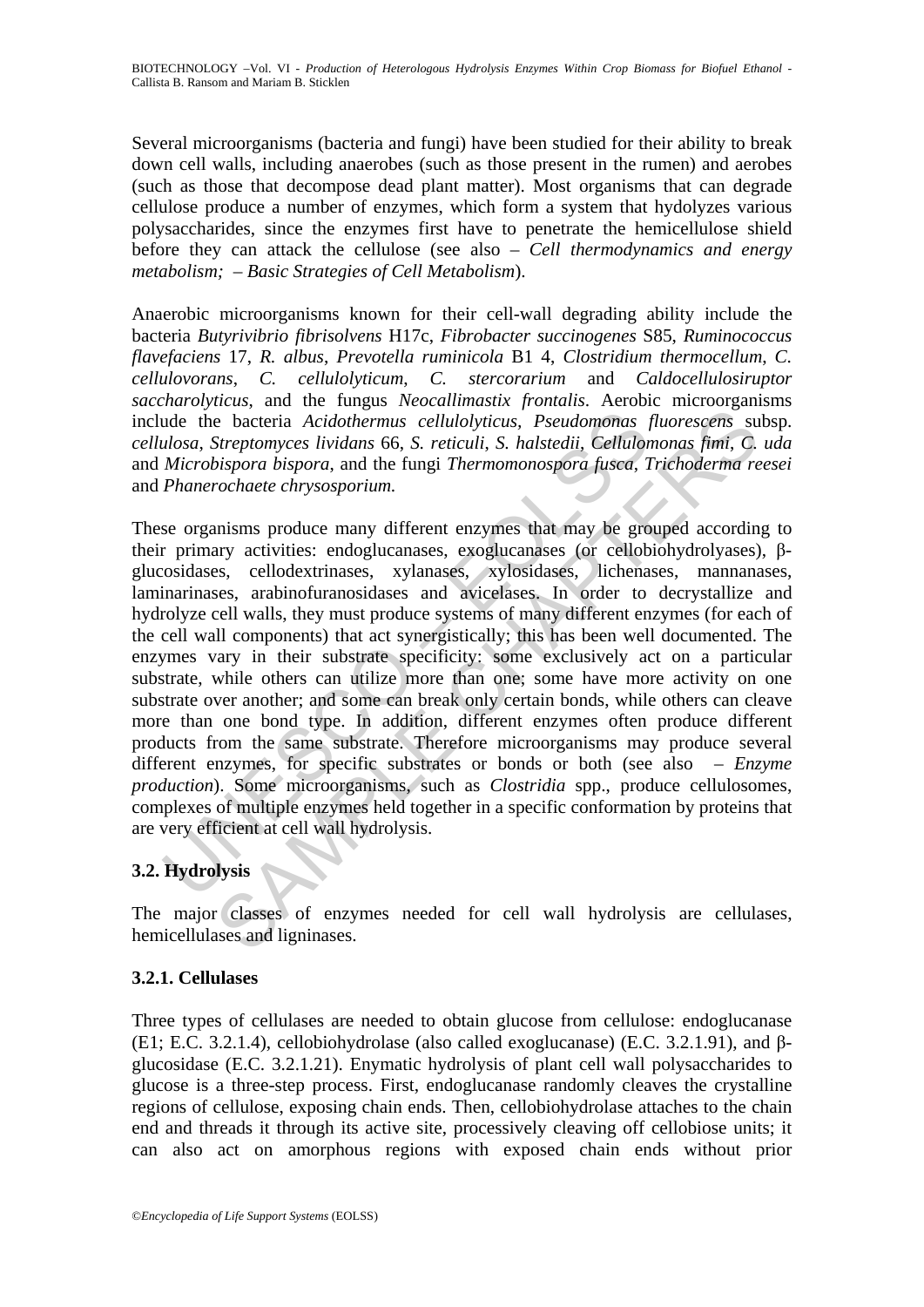endoglucanase activity. Exoglucanases work from either the reducing or non-reducing end of the sugar, not both; cellulase hydrolysis is more efficient if both types are produced. Finally, β-glucosidase breaks the bonds of cellobiose to produce single glucose units.

## **3.2.2. Hemicellulases**

For cellulases to access the cellulose, the hemicellulose surrounding it must be removed. While cellulose consists of a single monosaccharide and type of bond, hemicelluloses are amorphous and diverse. Since the major constituent of hemicellulose is β-1,4-xylan, the most abundant class of hemicellulase is xylanase, which can have both endo- and exo- activity.

## **3.2.3. Ligninases**

Lignin degradation by microorganisms is less well understood than that of polysaccharides. The most effective lignin-degrading microbes in nature are thought to be white rot fungi, especially *Phanerochaete chrysosporium* and *Trametes versicolor*. The three major families of lignin-modifying enzymes produced by fungi are laccases, manganese-dependent peroxidases, and lignin peroxidases. They oxidate compounds by using or creating radicals.

## **4. Ethanol production**

## **4.1. Maize grain ethanol production**

**3. Ligninases**<br>
in degradation by microorganisms is less well understo<br>
saccharides. The most effective lignin-degrading microbes in nat<br>
white rot fungi, especially *Phanerochaete chrysosporium* and The<br>
three major fam dinases<br>
gradation by microorganisms is less well understood than that<br>
rides. The most effective lignin-degrading microbes in nature are though<br>
or fungi, especially *Phanerochaete chrysosporium* and *Trametes versico*<br> Ethanol produced from maize grain is a mature technology. It is attractive because it benefits farmers and local communities by providing jobs, a valuable resource, and valuble coproducts (such as distillers grains and corn gluten). As of 2007, 124 biorefineries are in operation and 76 more are being constructed. Ethanol production currently stands at nearly 6.5 billion gallons a year and will reach 12.9 billion gallons per year upon the plants' completion, which could displace 4.7 and 9.3 billion gallons of gasoline respectively (if E85, a fuel blend of gasoline and up to 85% ethanol, is used). However, this only covers around 3% or 6.7% respectively of the total gasoline consumed annually in the US (137 billion gallons in 2006).

US maize growers produced 10.5 billion bushels of maize grain in 2006; 18.3% was used in ethanol production. This is the equivalent of 2.2 billion bushels, or 6.2 billion gallons of ethanol, which likely displaced 4.4 billion gallons of gasoline (3.2% total consumption). Since current ethanol plant capacity is 2.3 billion bushels, becoming 4.6 billion bushels, grain production must increase to meet capacity, or must be diverted from other uses. Currently, 50.8% of total production, or 6 billion bushels, is used for livestock feed. Much of this could be successfully diverted to ethanol fuel production as the grain could be replaced with nutritious distillers grains. To meet capacity, only 1.7% (currently) or 40% (when the plants are completed) need be diverted from grain destined for livestock feed (0.1 billion bushels and 2.4 billion bushels respectively). Therefore meeting production capacity from maize grain is an attainable goal and likely to be realized. However, if all the maize grain produced in the US were used for ethanol fuel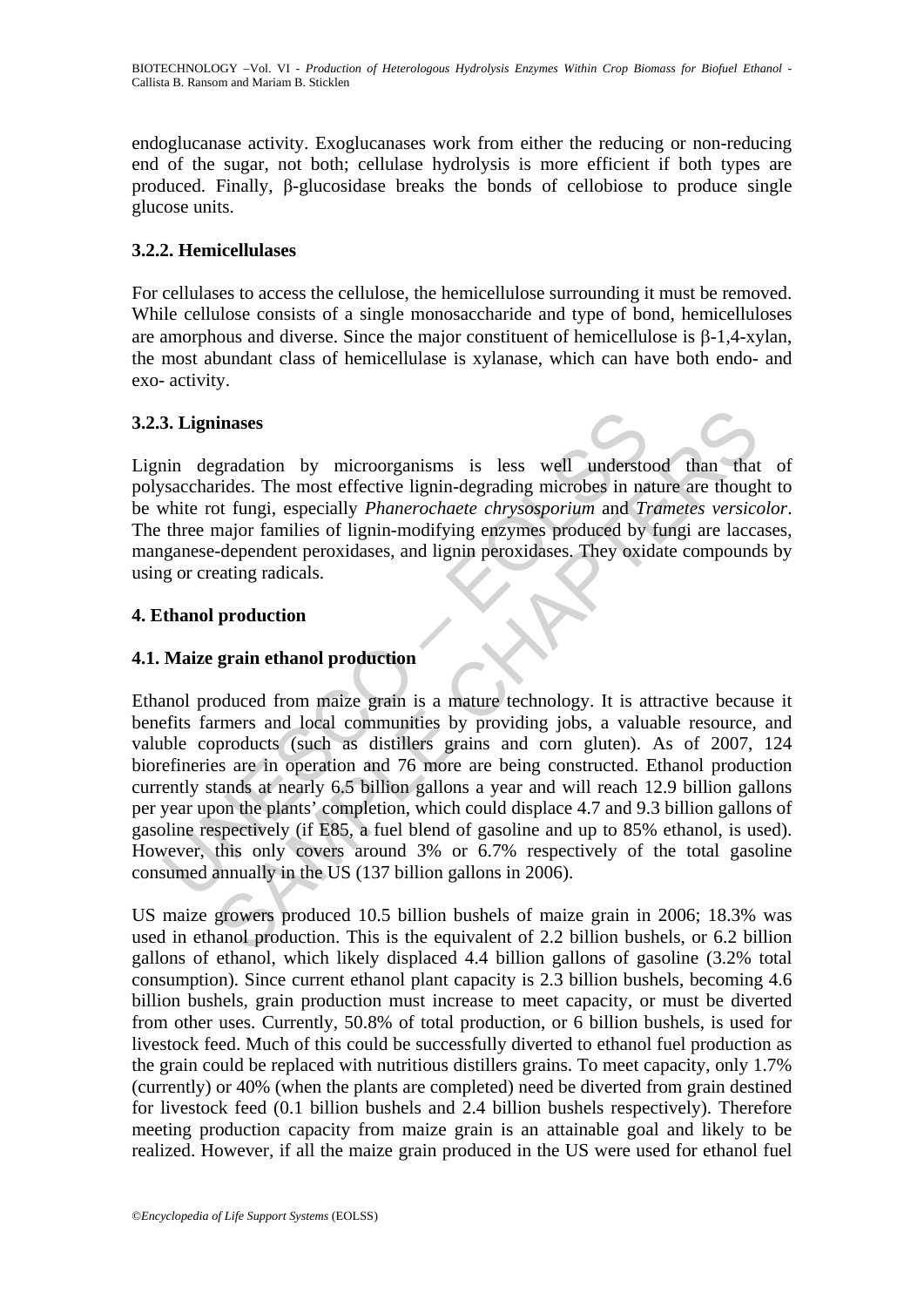production, only 29.4 billion gallons would be produced, the equivalent of 21.2 billion gallons of fuel, or 15.4% of current usage. Clearly, an alternative to maize grain ethanol is needed.

## **4.2. The promise of cellulosic ethanol**

ig inexpensive and widely available, lignocellulosic biomass has<br>eing renewable and thus sustainable. It is believed that with pr<br>hly 1.3 billion tons of crop and forest residues and energy dable annually in the US, the ma pensive and widely available, lignocellulosic biomass has the added benewable and thus sustainable. It is believed that with proper manager 3 billion tons of crop and forest residues and energy crops can been mually in the Worldwide wasted crops and lignocellulosic waste crop residue could translate into 129.7 billion gallons of ethanol and replace 93.4 billion gallons of gasoline (about 32% of current consumption) if E85 is used. About 90% of this estimate comes from crop residue waste. This number could be much higher if biofuel crops were grown to supplement this amount and if the technology were in place to produce it. Worldwide availability of lignocellulosic feedstocks is estimated at over 1.7 billion tons per year, with some estimates reaching 10-50 billion tons of crop biomass annually. In addition to being inexpensive and widely available, lignocellulosic biomass has the added benefit of being renewable and thus sustainable. It is believed that with proper management, roughly 1.3 billion tons of crop and forest residues and energy crops can become available annually in the US, the majority of which could be used for conversion to alcohol fuels, yielding the equivalent of approximately 108.5 billion gallons of gasoline. A current goal for enhancing US economic security is to meet 10% of chemical feedstock demand by 2020 with plant-derived materials, or a fivefold increase over current usage level. Crops that have a high amount of lignocellulosic biomass, such as corn, rice, sugarcane and fast growing perennial grasses have been recommended for conversion to alcohol fuels.

Construction of commercial biomass ethanol facilities is currently underway in the US. These facilities will have the capactiy to collectively produce 226.4 million gallons per year. They include: Abengoa Abengoa Bioenergy, NE; Akico, Inc., FL; Bluefire Ethanol, CA; Broin Companies, IA; Iogen Biorefinery Partners, ID; and Range Fuels, GA. In Canada, Iogen Corporation has a demonstration biomass ethanol plant currently in operation that can produce about 660,000 gallons of ethanol per year.

# **4.2.1. Cellulosic ethanol production**

To produce ethanol from biomass, several events must take place: the hydrolysis enzymes must be produced (usually in microbial fermentation tanks), the biomass must undergo a pretreatment process to disrupt the lignin and expose the cellulose, the enzymes must be added to the pretreated feedstock, and the resulting sugars must be fermented and distilled.

## **4.2.2. Challenges to cellulosic ethanol production**

Although production of fermentable sugars for alcohol fuels from plant biomass is an exciting and attractive idea, and substantial efforts have been made toward improving ethanol yield through this technology and reducing its production costs, major roadblocks still stand in the way of widespread commercial implementation of this technology. These include prohibitive costs of pretreatment processing of the lignocellulosic matter, with estimates of up to \$0.30/gallon and production of microbial cellulase enzymes used in the conversion of cellulosic matter to fermentable sugars.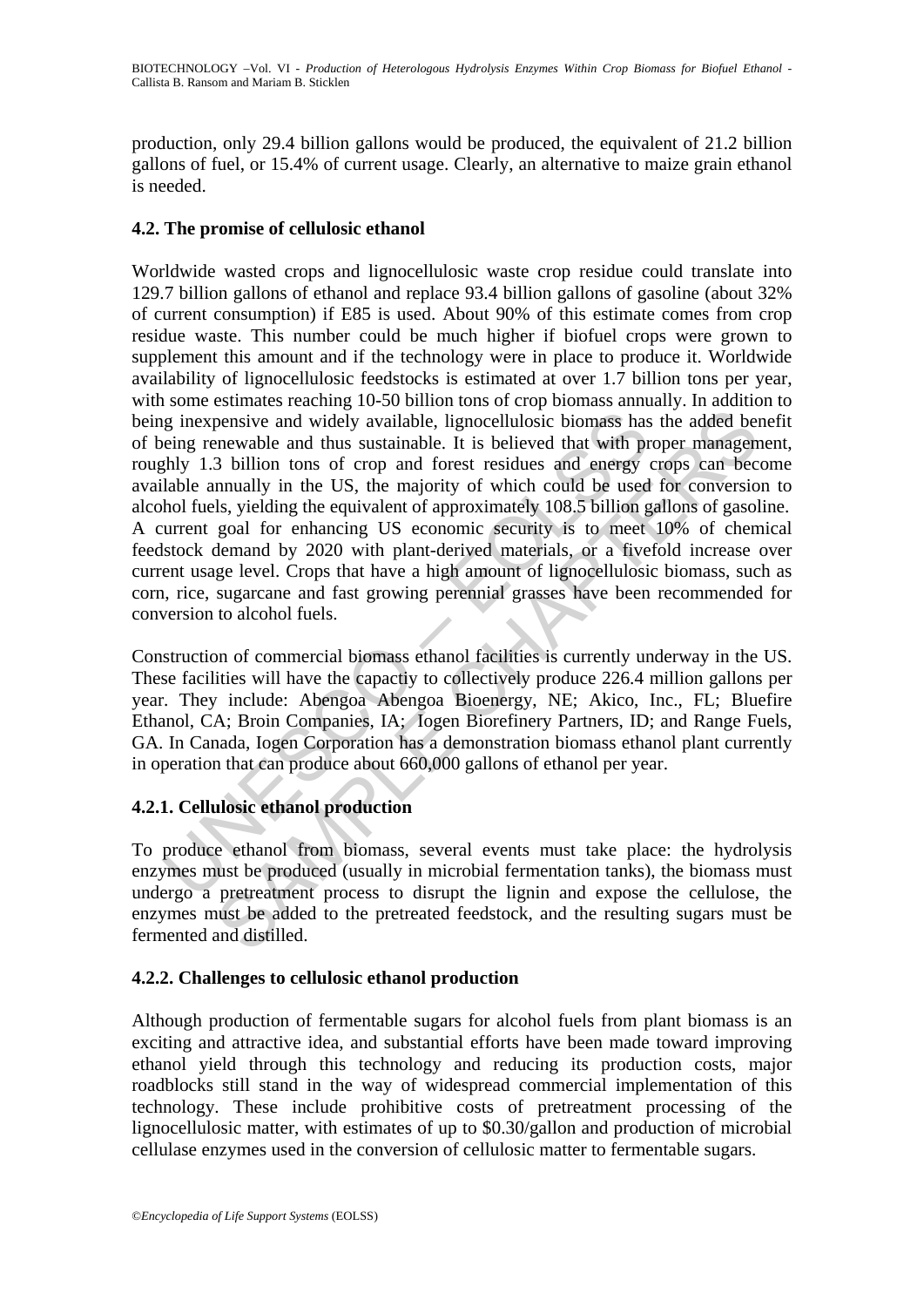Removal of lignin is the major roadblock to this process and an area of intense research because of the high cost involved. Although research is ongoing in the area of fungal ligninases (mentioned above) and reduction of lignin content (described below) in order to decrease the necessity (and thus the cost) of pretreatment, pretreatment is currently required. Several pretreatments have been developed so far, including dilute acid, acid flow-through, ammonia fiber explosion (AFEX), ammonia recycle percolation, steam water explosion, lime, and organosolv pulping.

Currently, production of hydrolysis enzymes in microbial fermentation tanks is expensive. Although decades of research have been devoted to reducing microbial production costs, resulting in significant decreases since 1980, enzyme production is still costly. The latest cost-reduction model designed by the National Renewable Energy Laboratory (NREL) and Genencor is to produce cellulases at around \$0.10-\$0.20 per gallon of ethanol. A possible solution to these problems is to use biomass crops as biofactories to produce these enzymes on a large scale.

## **5. Production of Hydrolysis Enzymes in Biomass Crops**

## **5.1. Plants as molecular biofactories**

on of ethanol. A possible solution to these problems is to use<br>actories to produce these enzymes on a large scale.<br> **Consecution of Hydrolysis Enzymes in Biomass Crops**<br> **Plants as molecular biofactories**<br> **EVALUATE:**<br> **EV** The thanol. A possible solution to these problems is to use biomass crop<br>sto produce these enzymes on a large scale.<br> **SAMPLE CHAPTERS COPPS**<br> **ASSOCITE:**<br> **ASSOCITE:**<br> **ASSOCITE:**<br> **ASSOCITE:**<br> **ASSOCITE:**<br> **ASSOCITE:**<br> Plants are already being used successfully for molecular farming of enzymes and other proteins, carbohydrates, lipids, polymers such as polyhydroxybutyrate and pharmaceuticals. Plant-based production of enzymes has several critical advantages compared to microbial fermentation or bioreactors. For example, plants can use the sun's energy directly, requiring fewer energy inputs. Furthermore, proteins produced in plants generally display correct folding, glycosylation, activity, reduced degradation and increased stability. In addition, the infrastructure and expertise are already available for plant genetic transformation, growing, harvesting, transporting and processing plant matter.

The US Government has recently urged the agricultural and petrochemical industries to discover and employ alternatives to fossil fuels to both decrease dependence on foreign oil and promote a cleaner environment. A specific recommendation was to develop technology that would allow production of cellulases and other hydrolysis enzymes in plants, which has the potential to reduce enzyme production costs. Extraction of plant total soluble protein (TSP) from leaves is quick and easy, and could be done at the ethanol production facilities; alternatively, the enzymes could be extracted and lyophilized for inexpensive storage and easy transport.

- -
- -
- -

TO ACCESS ALL THE **25 PAGES** OF THIS CHAPTER, Visit: [http://www.eolss.net/Eolss-sampleAllChapter.aspx](https://www.eolss.net/ebooklib/sc_cart.aspx?File=E6-58-05-13)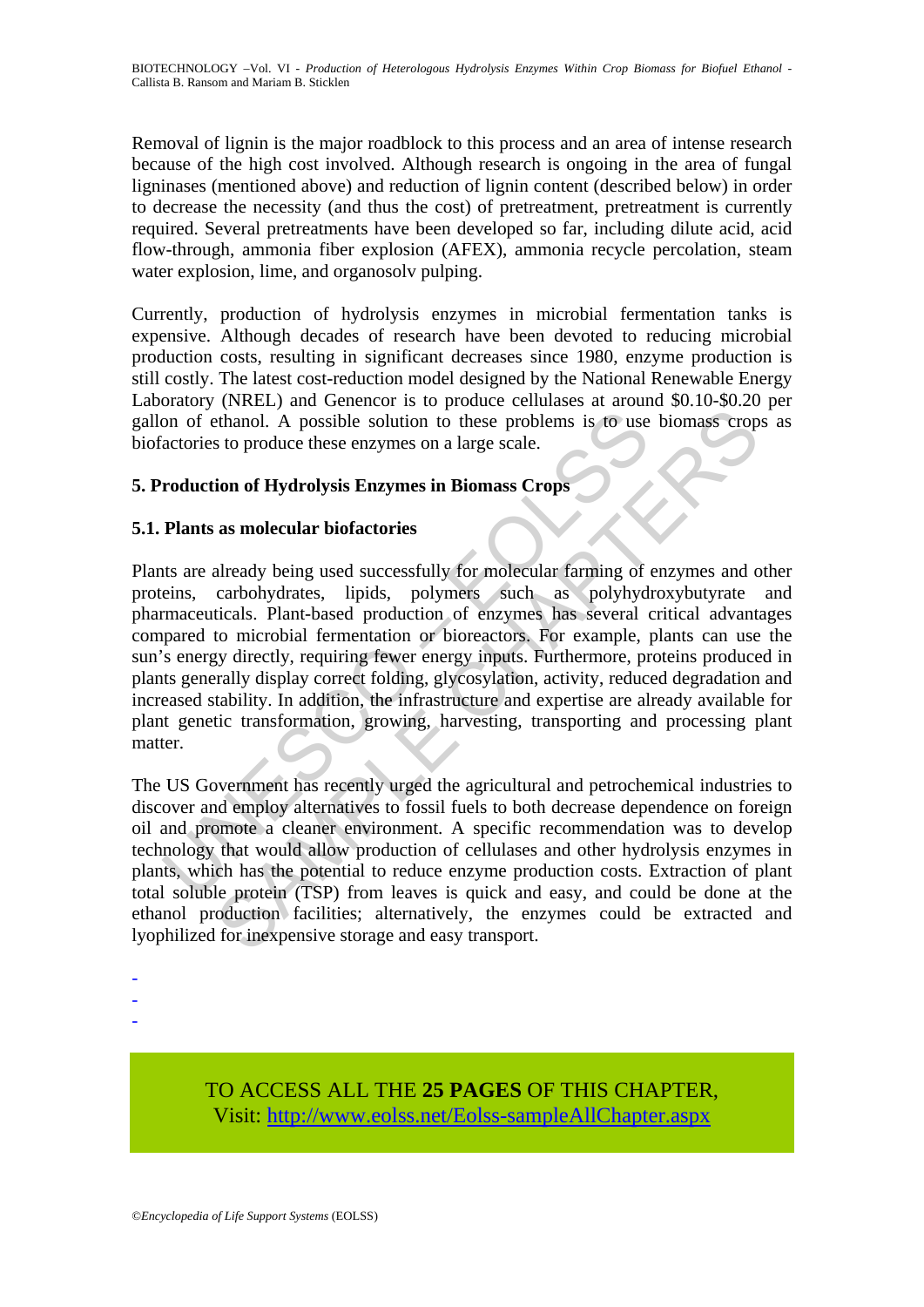#### **Bibliography**

Arioli, Tony, Liangcai Peng, Andreas S. Betzner, Joanne Burn, Werner Wittke, Werner Herth, et al. 1998. Molecular Analysis of Cellulose Biosynthesis in Arabidopsis. *Science* 279(5351):717-720. [This is one report of several on the topic of elucidating cellulose synthesis in plants.]

Baker, J.O., W.S. Adney, R.A. Nieves, S.R. Thomas, D.B. Wilson, and M.E. Himmel. 1994. A new thermostable endoglucanase, *Acidothermus cellulolyticus* E1. Synergism with *Trichoderma reese*i CBH I and comparison to *Thermomonospora fusca* E5. *Appl. Biochem. Biotech.* 45/46:245-256. [This report describes the thermostable endo-1,4-β glucanase E1 from *Acidothermus cellulolyticus*.]

Baucher, M., M.A. Bernard-vailhé, B. Chabbert, J.M. Besle, C. Opsomer, M. Van Montagu, and J. Botterman. 1999. Down-regulation of cinnamyl alcohol dehydrogenase in transgenic alfalfa (*Medicago sativa* L.) and the effect on lignin composition and digestibility. *Plant Mol. Biol.* 39(3): 437-447. [This describes research on the down-regulateion of cinnamyl alcohol dehydrogenase (CAD) in alfalfa that resulted in increased in situ digestibility and modified lignin composition, although there was no overall reduction in lignin content.]

Biomass Program: Net Energy Balance for Bioethanol Production and Use. http://www1.eere.energy.gov/biomass/net\_energy\_balance.html (accessed August 1, 2007). [This website explains energy balances.]

Biswas, Gadab C. Ghosh, Callista Ransom, and Mariam Sticklen. 2006. Expression of biologically active *Acidothermus cellulolyticus* endoglucanase in transgenic maize plants. *Plant Science* 171(5):617-623. [This report describes the successful production of the catalytic domain of the thermostable endo-1,4-β glucanase (E1) of *A. cellulolyticus* in maize.]

chass Program: Net Energy Balance for Bioethanol Production in ignin content.]<br>
Maxwal.cere.energy.gov/biomass/net\_energy\_balance.html (accessed August 1<br>
My www l.eere.energy.gov/biomass/net\_energy\_balance.html (accessed ignin content.]<br>
Net Energy Balance for Bioethanol Production and<br>
Program: Net Energy Balance for Bioethanol Production and<br>
necre.energy.gov/biomass/net\_energy\_balance.html (accessed August 1, 2007). [This we<br>
gy balance Blaschke, Lothar, Michel Legrand, Carsten Mai, and Andrea Polle. 2004. Lignification and structural biomass production in tobacco with suppressed caffeic/5-hydroxy ferulic acid-*O*-methyl transferase activity under ambient and elevated CO2 concentrations. *Physiol. Plant.* 121(1): 75-83. [In this report, suppression of *O*-methyl transferase (OMT) in tobacco (*Nicotiana tabacum*) resulted in increased biomass production and a shift from the structural to non-structural fraction in biomass partitioning, but no overall decrease in lignin content.]

Bohmert, K., I. Balbo, A. Steinbuchel, G. Tischendorf, and L. Willmitzer. 2002. Constitutive Expression of the β-Ketothiolase Gene in Transgenic Plants. A Major Obstacle for Obtaining Polyhydroxybutyrate-Producing Plants. *Plant Physiol*. 128(4): 1282-1290. [This report describes the successful use of plants for molecular farming of the polymer polyhydroxybutrate.]

Bolwell, G.P. 2000. Biosynthesis of Plant Cell Wall Polysaccharides. *Trends Glycosci. Glycotech*. 12(65): 143-160. [This is one report of several on the topic of elucidating cellulose synthesis in plants.]

Boominathan, K., and C.A. Reddy. 1992. Fungal degradation of lignin: biotechnological applications. *In Fungal Biotechnology*, 763-882. [This report defines the three major families of lignin-modifying enzymes produced by fungi as laccases, manganese-dependent peroxidases, and lignin peroxidases.]

Bordetsky, A., R. Hwang, A. Korin, D. Lovaas, and L. Tonachel. 2005. *SECURING AMERICA: Solving Our Oil Dependence Through Innovation*. Natural Resources Defense Council. [This report asserts that dependence of the United States on foreign petroleum both undermines its economic strength and threatens its national security and that the use of ethanol fuel, obtained either from grain or from cellulosic materials, can help decrease the need for petroleum fuel.]

Bothast, R.J., and M.A. Schlicher. 2005. Biotechnological processes for conversion of corn into ethanol. *Appl. Microbiol. Biotech*. 67(1): 19-25. [This report describes the cell wall as a dynamic structure that varies dramatically with plant species, age, tissue, cell type and within cell wall layers.]

Boudet, A.M., S. Kajita, J. Grima-Pettenati, and D. Goffner. 2003. Lignins and lignocellulosics: a better control of synthesis for new and improved uses. *Trends Plant Sci.* 8(12): 576-581. [This report describes an experiment studying alteration in lignin composition in *Populus* spp; cinnamoyl CoA reductase (CCR) was down-regulated and *Clostridium cellulolyticum* was better able to digest the polysaccharides; as a result, twice as much fermentable sugar was released.]

Boudet, Alain-M. 2000. Lignins and lignification: Selected issues. *Plant Physiol. Biochem*. 38(1-2): 81- 96. [This describes industries' interests in modifying plant lignin: increasing digestibility, decreasing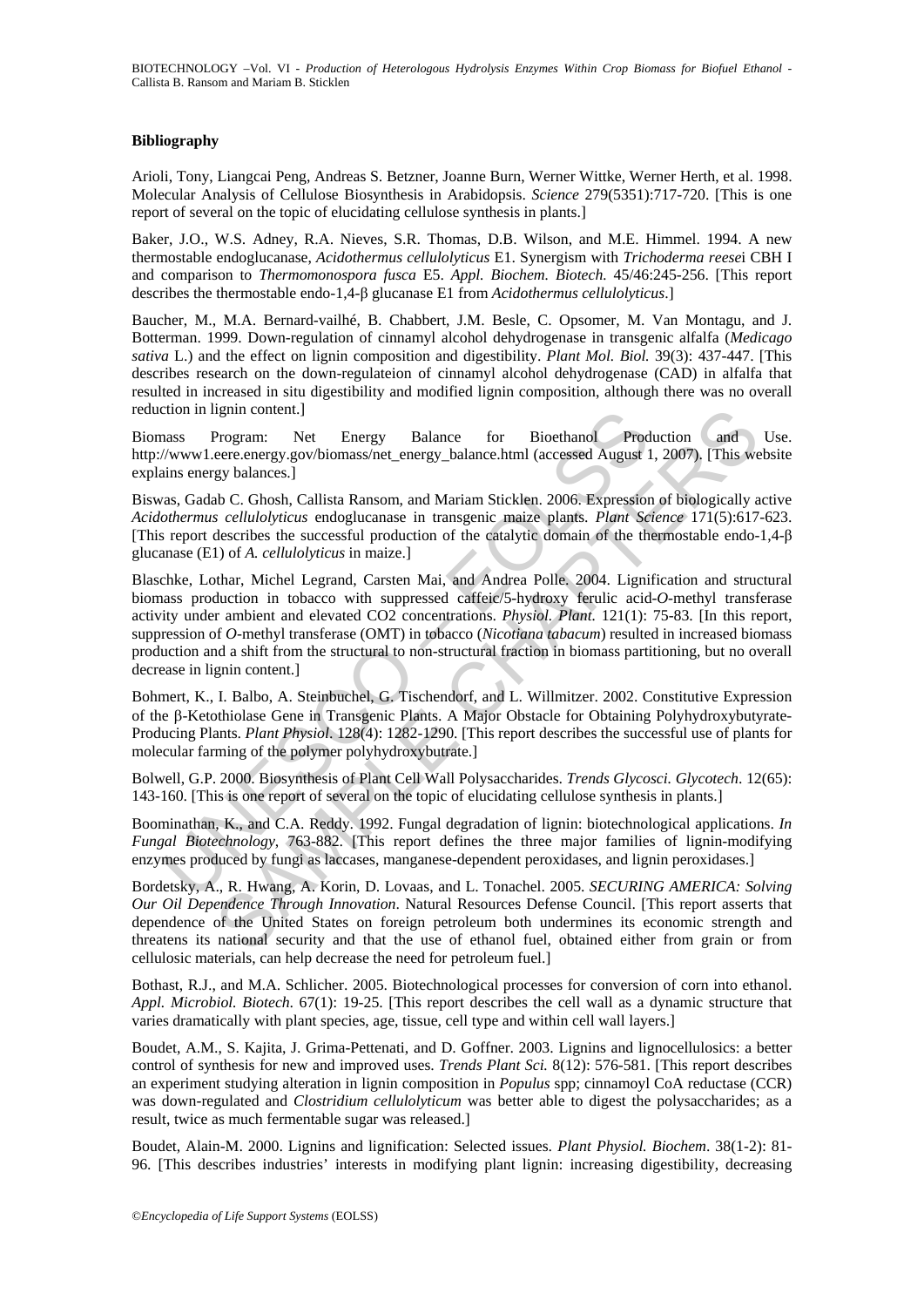bleaching necessity and reducing chemical usage.]

Bruins, M.E., A.E. M. Janssen, and R.M. Boom. 2001. Thermozymes and their applications-A review of recent literature and patents. *Appl. Biochem. Biotech.* 90:155-186. [This report describes thermostable enzymes from thermophilic microbes and explains that they are usually stable at high temperature and pH.]

Carpita, N.C., and D.M. Gibeaut. 1993. Structural models of primary cell walls in flowering plants: consistency of molecular structure with the physical properties of the walls during growth. *The Plant J*. 3(1): 1-30. [This report contains a description of pectins.]

Carpita, N. and M. McCann. 2002. Chapter 2. The cell wall. In *Biochemistry & Molecular Biology of Plants*, ed. B. Buchanan, W. Gruissem, and R.L. Jones, 52-108. John Wiley & Sons. [This chapter provides a very comprehensive, detailed analysis of the plant cell wall, including structure, biochemistry and function.]

mat and A.M. Bouch. 2001. Strong decrease in lignin content without signition<br>lopment is induced by simultaneous down-regulation of cinamoyl CoA<br>myl alcohol dehydrogenase (CAD) in tobacco plants. The Plant J. 28(3):<br>these A.M. Boudet. 2001. Strong decrease in ligain content without significant alteration of<br>
is induced by simultaneous down-regulation of cimanoyl GoA reductase (CGR)<br>
ois induced by simultaneous down-regulation of cimanoyl G Chabannes, M., A. Barakate, C. Lapierre, J.M. Marita, J. Ralph, M. Pean, S. Danoun, C. Halpin, J. Grima-Pettenati and A.M. Boudet. 2001. Strong decrease in lignin content without significant alteration of plant development is induced by simultaneous down-regulation of cinnamoyl CoA reductase (CCR) and cinnamyl alcohol dehydrogenase (CAD) in tobacco plants. *The Plant J.* 28(3): 257-270. [This report describes an experiment in which CCR was reduced in tobacco and resulted in a decrease in lignin and an increase in xylose and glucose associated with the wall.]

Chiang, C.M., F.S. Yeh, L.F. Huang, T.H. Tseng, M.C. Chung, C.S. Wang, H.S. Lur, J.F. Shaw, and S.M. Yu. 2005. Expression of a bi-functional and thermostable amylopullulanase in transgenic rice seeds leads to autohydrolysis and altered composition of starch. *Mol. Breeding* 15:125-143. [This report describes the successful use of plants for molecular farming of an enzyme (amylopullulanase).]

Conrad, U. and U. Fiedler. 1998. Compartment-specific accumulation of recombinant immunoglobulins in plant cells: an essential tool for antibody production and immunomodulation of physiological functions and pathogen activity. *Plant Mol. Biol*. 38(1): 101-109. [This review describes antibody production in plants and its optimization via subcellular localization, with a focus on the advantages of the ER.]

D'Souza, T.M., C.S. Merritt, and C.A. Reddy. 1999. Lignin-Modifying Enzymes of the White Rot Basidiomycete *Ganoderma lucidum*. *Appl. Environ. Microbiol*. 65(12): 5307-5313. [This report describes the lignin-modifying enzymes of white rot fungi, thought to be the most effective lignin-degrading microbes in nature.<sup>1</sup>

Dai, Z., B.S. Hooker, R.D. Quesenberry, and J. Gao. 1999. Expression of *Trichoderma reesei* exocellobiohydrolase I in transgenic tobacco leaves and calli. *Appl. Biochem. Biotech*. 77-79:689-99. [This reports the expression of CBHI in transgenic tobacco.]

Dai, Z., B.S. Hooker, D.B. Anderson, and S.R. Thomas. 2000a. Expression of *Acidothermus cellulolyticus* endoglucanase E1 in transgenic tobacco: biochemical characteristics and physiological effects. *Trans. Res.* 9(1): 43-54. [This report describes the expression of the full-length E1 peptide in tobacco.]

———. 2000b. Improved plant-based production of E1 endoglucanase using potato: expression optimization and tissue targeting. *Mol. Breeding* 6:277-285. [This report describes the expression of the full-length E1 peptide in potato.]

Dai, Z., B.S. Hooker, R.D. Quesenberry, and S.R. Thomas. 2005. Optimization of *Acidothermus cellulolyticus* Endoglucanase (E1) Production in Transgenic Tobacco Plants by Transcriptional, Posttranscription and Post-translational Modification. *Trans. Res*. 14(5): 627-643. [This report describes the expression of the full-length E1 peptide in tobacco.]

Dean, J.F.D. 2004. Synthesis of Lignin in Transgenic and Mutant Plants. In *Biotechnology of Biopolymers: From Synthesis to Patents*, ed. A. Steinbuchel and Y. Doi, 4-21. Wiley-VCH. [This describes industries' interests in modifying plant lignin: increasing digestibility, decreasing bleaching necessity and reducing chemical usage.]

Demain, A.L., M. Newcomb, and J.H.D. Wu. 2005. Cellulase, Clostridia, and Ethanol. *Microbiol. Mol. Biol. Rev.* 69(1): 124-154. [This review describes the production of cellulosomes by microorganisms such as *Clostridia* spp.]

Ding, S.Y., and M.E. Himmel. 2006. The Maize Primary Cell Wall Microfibril: A New Model Derived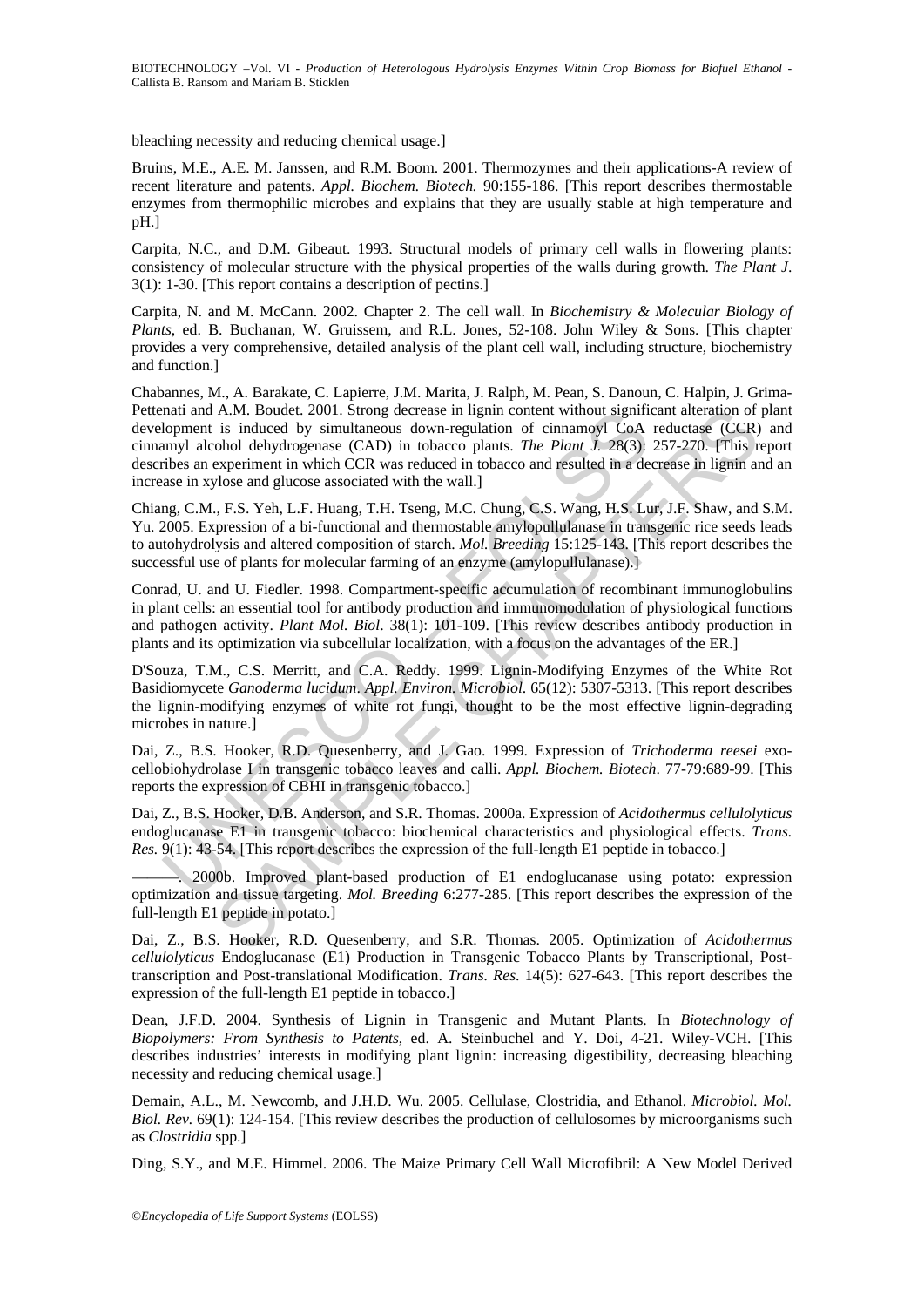from Direct Visualization. *J. Agric. Food Chem.* 54(3): 597-606. [This report describes the cell wall as a dynamic structure that varies dramatically with plant species, age, tissue, cell type and within cell wall layers.]

Dodd, A.N., N. Salathia, A. Hall, E. Kevei, R. Toth, F. Nagy, J.M. Hibberd, A.J. Millar, and A.A.R. Webb. 2005. Plant Circadian Clocks Increase Photosynthesis, Growth, Survival, and Competitive Advantage. *Science* 309(5734): 630-633. [This describes synchronization of circadian clock and external light-dark cycles in plants, which could be potentially useful for manipulation to increase biomass production.]

Eggeman, T., and R.T. Elander. 2005. Process and economic analysis of pretreatment technologies. *Biores. Tech.* 96(18): 2019-2025. [This describes several pretreatment processes used in cellulosic ethanol production.]

Eriksson, M.E., M. Israelsson, O. Olsson, and T. Moritz. 2000. Increased gibberellin biosynthesis in transgenic trees promotes growth, biomass production and xylem fiber length. *Nat. Biotech.* 18(7): 784- 788. [This reports that hybrid poplar displayed improved growth and biomass when gibberellin biosynthesis was increased.]

Fischer, R., E. Stoger, S. Schillberg, P. Christou, and R.M. Twyman. 2004. Plant-based production of biopharmaceuticals. *Curr. Opin. Plant Biol.* 7(2): 152-158. [This describes the ER as oxidizing environment with a profusion of molecular chaperones and few proteases.]

Thesis was increased.]<br>
Ther, R., E. Stoger, S. Schillberg, P. Christou, and R.M. Twyman. 2004. Planarmaceuticals. *Curr. Opin. Plant Biol.* 7(2): 152-158. [This describes<br>
comment with a profusion of molecular chaperones was increased.]<br>
E. Stoger, S. Schillberg, P. Christon, and R.M. Twyman. 2004. Plant-based production<br>
unitable. Start. Opin. Plant. Biol. 7(2): 152-158. [This describes the ER as oxid<br>
ultimated and the profession of mole Genencor Celebrates Major Progress in the Conversion of Biomass to Ethanol - Genencor a Danisco division. http://www.genencor.com/cms/connect/genencor/media relations/news/archive/2004/gen\_211004\_en.htm (accessed August 3, 2007). [This website describe the latest cost-reduction model designed by the National Renewable Energy Laboratory (NREL) and Genencor, to produce cellulases at around \$0.10-\$0.20 per gallon of ethanol.]

Greene, N., F.E. Celik, B. Dale, M. Jackson, K. Jayawardhana, H. Jin, E.D. Larson, M. Laser, L. Lynd, D. MacKenzie, J. Mark, J. McBride, S. McLaughlin and D. Saccardi. 2004. *Growing Energy: How Biofuels Can Help End America's Oil Dependence*. [This report estimates the worldwide availability of lignocellulosic feedstocks and describes their benefits.]

Haigler, C.H. 2006. Establishing the cellular and biophysical context of cellulose synthesis. In *The Science and Lore of the Plant Cell Wall: Biosynthesis, Structure and Function*. ed. T. Hayashi, 368. Brown Walker Press (FL). [This is one report of several on the topic of elucidating cellulose synthesis in plants.]

Hatakka, A. 1994. Lignin-modifying enzymes from selected white-rot fungi: production and role in lignin degradation. *FEMS Microbiol. Rev*. 13:125-135. [This defines the three major families of ligninmodifying enzymes produced by fungi as laccases, manganese-dependent peroxidases, and lignin peroxidases.]

Herbers, K., I. Wilke, and U. Sonnewald. 1995. A Thermostable Xylanase from *Clostridium thermocellum* Expressed at High Levels in the Apoplast of Transgenic Tobacco Has No Detrimental Effects and Is Easily Purified. *Nat. Biotech.* 13(1): 63-66. [This reports the expression of a thermostable xylanase from *Clostirdium thermocellum* in the apoplast of tobacco.]

Hong, C.Y., K.J. Cheng, T.H. Tseng, C.S. Wang, L.F. Liu, and S.M. Yu. 2004. Production of two Highly Active Bacterial Phytases with Broad pH Optima in Germinated Transgenic Rice Seeds. *Trans. Res*. 13(1): 29-39. [This report describes the successful use of plants for molecular farming of enzymes (phytases).]

Horn, M.E., S.L. Woodard, and J.A. Howard. 2004. Plant molecular farming: systems and products. *Plant Cell Rep*. 22(10): 711-720. [This describes advantages of plant molecular farming.]

Houghton, J., J. Ferrel, and S. Weatherwax. 2005. From Biomass to Biofuels: A Roadmap to the Energy Future. *Proceedings of the Biomass to Biofuels Workshop*, December 7. [This describes the current ethanol production capacity.]

Howard, J.A., and E. Hood. 2005. Bioindustrial and Biopharmaceutical Products Produced in Plants. *Adv. Agron*. 85: 91-124, Elsevier Inc. [This report describes the successful use of plants for molecular farming for pharmaceuticals.]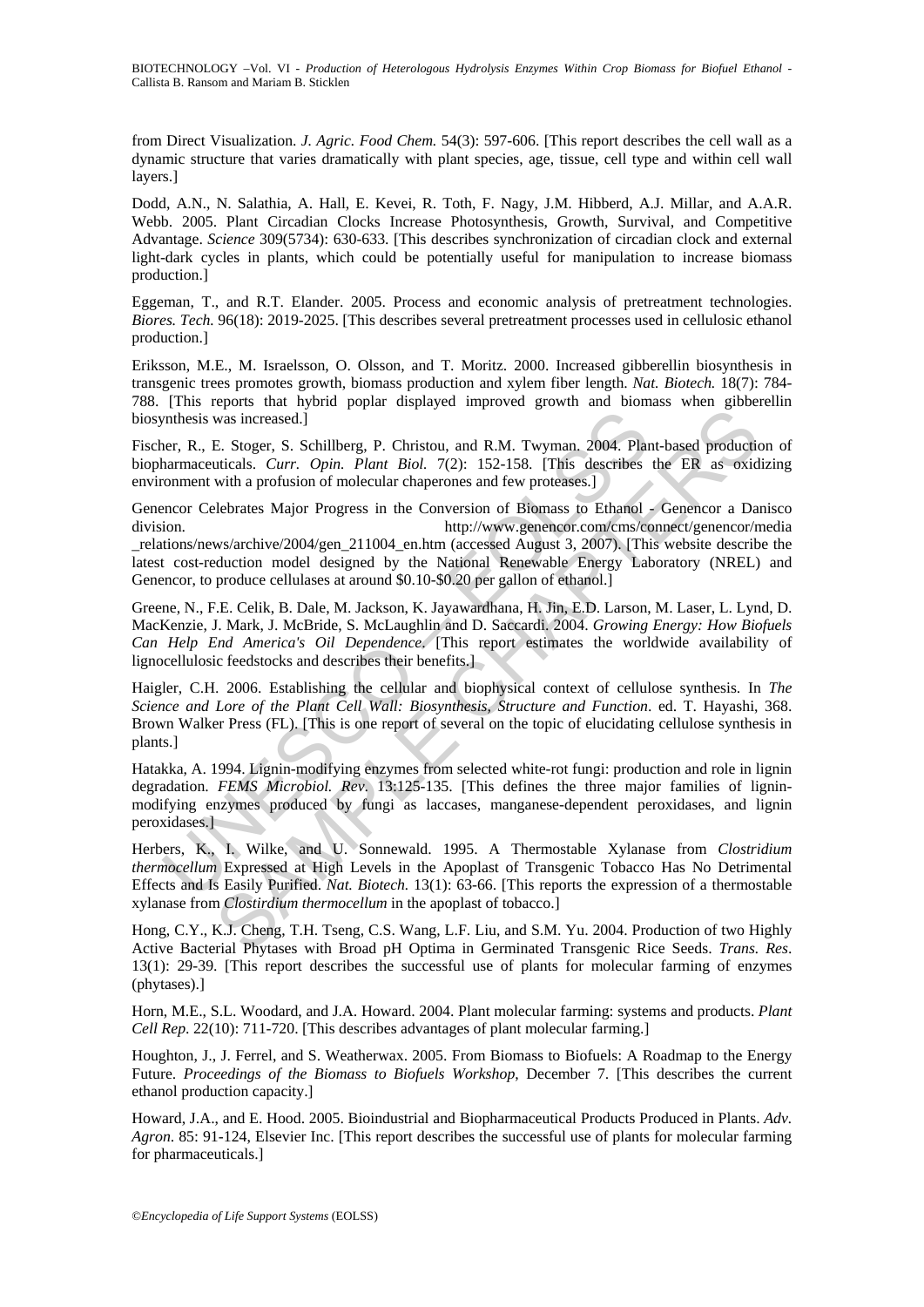Howard, R.L., E. Abotsi, E.L. Jansen van Rensburg, and S. Howard. 2003. Lignocellulose biotechnology: issues of bioconversion and enzyme production. *Afr. J. Biotech.* 2(12): 602-619. [This describes the expense of hydrolysis enzyme production in fermentation tanks.]

Hu, W.J., S.A. Harding, J. Lung, J.L. Popko, J. Ralph, D.D. Stokke, C.J. Tsai, and V.L. Chiang. 1999. Repression of lignin biosynthesis promotes cellulose accumulation and growth in transgenic trees. *Nat. Biotech.* 17(8): 808-812. [In this report, down-regulation of 4-courmarate CoA ligase (4CL) in *P. tremuloides* resulted in a 45% decrease in lignin and a corresponding 15% increase in cellulose.]

Hyunjong, B., D.S. Lee, and I. Hwang. 2006. Dual targeting of xylanase to chloroplasts and peroxisomes as a means to increase protein accumulation in plant cells. *J. Exp. Bot.* 57(1): 161-169. [This report describes the success of the approach of targeting the same enzyme (xylanase) to different compartments in the same plant (choloplasts and peroxisomes) to maximize production.]

Ingledew, W.M. 1995. The Biochemistry of Ethanol Production. In *The Alcohol Textbook*, ed. T.P. Lyons, D. Kelsall, and J. Murtagh, 55-79. Nottingham, UK: Nottingham University Press. [This explains that substantial efforts have been made toward improving ethanol yield and reducing its production costs from plant biomass.]

Kabel, M.A., M.J.E.C. van der Maarel, G. Klip, A.G.J. Voragen, and H.A. Schols. 2006. Standard assays do not predict the efficiency of commercial cellulase preparations towards plant materials. *Biotech. Bioeng.* 93(1): 56-63. [This describes the prohibitive costs of production of microbial cellulase enzymes used in the conversion of cellulosic matter to fermentable sugars.]

Kawagoe, Y., and D.P. Delmer. 1997. Pathways and genes involved in cellulose biosynthesis. *Gen. Eng*. 19:63-87. This is one report of several on the topic of elucidating cellulose synthesis in plants.]

Kim, S., and B.E. Dale. 2004. Global potential bioethanol production from wasted crops and crop residues. *Biomass Bioen.* 26(4): 361-375. [This report estimates the worldwide availability and potential ethanol output from lignocellulosic biomass.]

Kimura T., T. Mizutani, T. Tanaka, T. Koyama, K. Sakka, and K. Ohmiya. 2003. Molecular breeding of transgenic rice expressing a xylanase domain of the *xynA* gene from *Clostridium thermocellum*. *Appl. Microbiol. Biotechnol.* 62(4): 374-379. [This describes the expression of the catalytic domain of the *xynA* gene from *Clostridium thermocellum* in rice.]

Kimura, T., T. Mizutani, K. Sakka, and K. Ohmiya. 2003. Stable expression of a thermostable xylanase of *Clostridium thermocellum* in cultured tobacco cells. *J. Biosci. Bioeng*. 95(4): 397-400. [This describes the expression of the catalytic domain of the *xynA* gene from *Clostridium thermocellum* in tobacco.]

biomass.]<br>
el, M.A., M.J.E.C. van der Maarel, G. Klip, A.G.J. Voragen, and H.A. Schols,<br>
ot predict the efficiency of commercial celluluse preparations towards pla<br>
in the conversion of cellulosic matter to fermentable su S.]<br>
M.J.E.C. van der Maarel, G. Klip, A.G.J. Voragen, and H.A. Schols. 2006. Standard at<br>
et the efficiency of commercial cellulase erpeatatios towards plant materials. *Bioo*<br>
1: 56-63. [This describes the probibitive co Kiran, N.S, L. Polanská, R. Fohlerová, P. Mazura, M. Válková, M. Smeral, J. Zouhar, J. Malbeck, P.I. Dobrev, I. Machácková, and B. Brzobohaty. 2006. Ectopic over-expression of the maize β-glucosidase Zm-p60.1 perturbs cytokinin homeostasis in transgenic tobacco. *J. Exp. Bot.* 57(4): 985-96. [This report describes the expression of maize β-glucosidase in tobacco to study cytokinins.]

Kirk, T.K., and R.L. Farrell. 1987. Enzymatic "combustion": the microbial degradation of lignin. *Annu. Rev. Microbiol.* 41:465-505. [This report defines the three major families of lignin-modifying enzymes produced by fungi as laccases, manganese-dependent peroxidases, and lignin peroxidases.]

Knauf, M., and M. Moniruzzaman. 2004. Lignocellulosic biomass processing: A perspective. *Int. Sugar J.* 106:147-150. [This describes the high costs of hydrolysis enzyme production; the advances that have been made in their production, efficiency and cost; and recommends biomass crops for conversion to fermentable sugars.]

Li, L., Y. Zhou, X. Cheng, J. Sun, J.M. Marita, J. Ralph, and V.L. Chiang. 2003. Combinatorial modification of multiple lignin traits in trees through multigene cotransformation. *Proc. Nat. Acad. Sci. USA*. 100(8): 4939-4944. [In this report, down-regulation of 4-courmarate CoA ligase (4CL) in *P. tremuloides* resulted in a 45% decrease in lignin and a corresponding 15% increase in cellulose, which was enhanced even further (52% less lignin and 30% more cellulose) when coniferaldehyde 5 hydroxylase (CAld5H) was also present.]

Liu, H.L., W.S. Li, T. Lei, J. Zheng, Z. Zhang, X.F. Yan, Z.Z. Wang, Y.L. Wang and L.S. Si. 2005. Expression of Human Papillomavirus type 16 L1 protein in transgenic tobacco plants. *Act. Biochim. Biophys. Sin.* 37:153-158. [This report describes the successful use of plants for molecular farming of the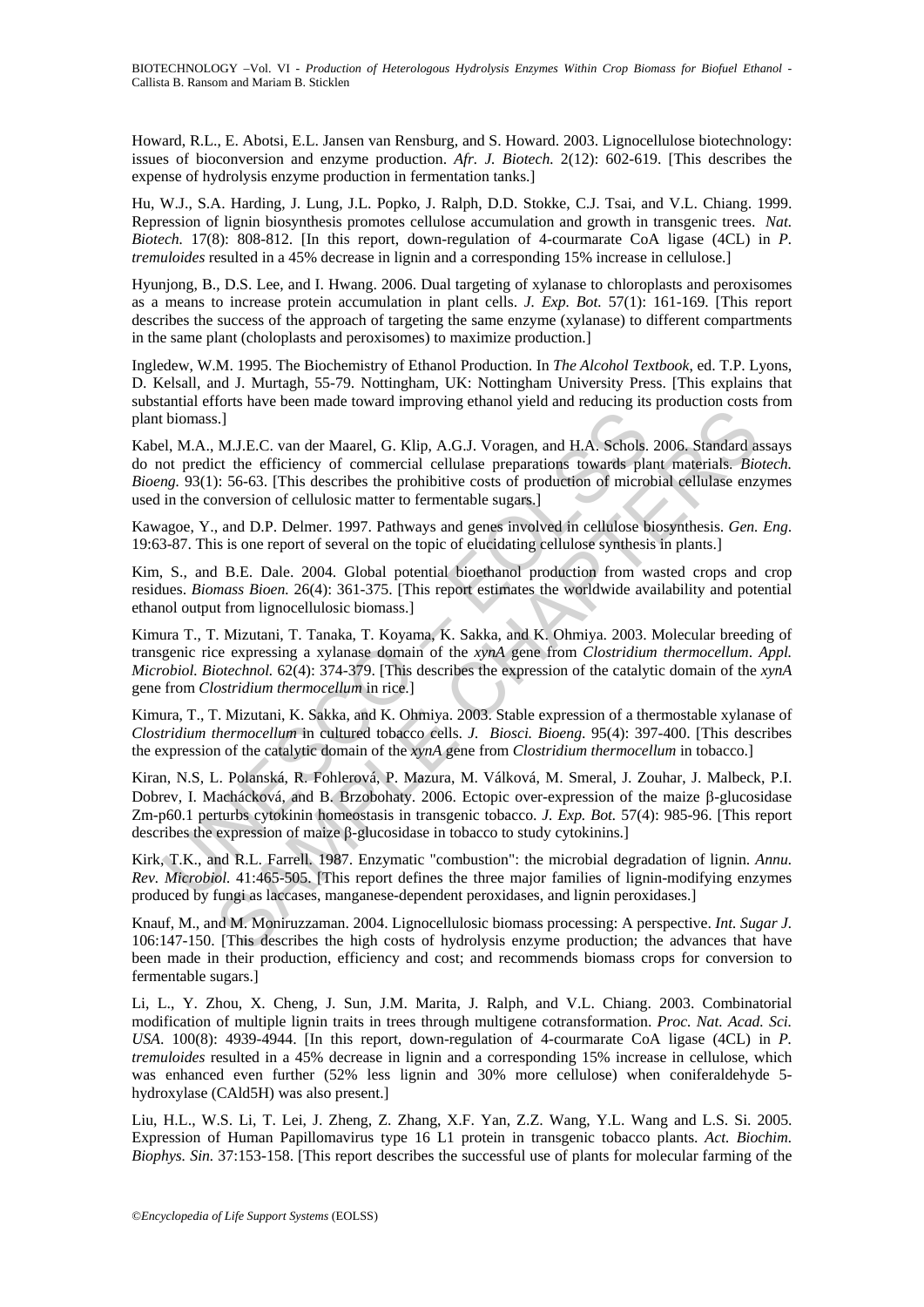protein Human Papillomavirus type 16L1.]

Luo, Y., J.L. Chen, J.F. Reynolds, C.B. Field, and H.A. Mooney. 1997. Disproportional increases in photosynthesis and plant biomass in a Californian grassland exposed to elevated  $CO<sub>2</sub>$ : a simulation analysis. *Funct. Ecol.* 11(6): 696-704. [This describes increased photosynthesis and plant biomass from elevated  $CO<sub>2</sub>$ , which could be potentially useful for manipulation to increase biomass production.]

Lynd, L.R., W.H. van Zyl, J.E. McBride, and M. Laser. 2005. Consolidated bioprocessing of cellulosic biomass: an update. *Curr. Opin. Biotech*. 16: 577-583. [This describes efforts to improve ethanol yield and reduce its production costs through designer microbes that secrete all necessary hydrolysis enzymes and able to use the resulting sugars as a feedstock for fermentation.]

Michaels, S., and R. Amasino. 1999. *FLOWERING LOCUS C* Encodes a Novel MADS Domain Protein That Acts as a Repressor of Flowering. *The Plant Cell* 11: 949-956. [This describes the *FLC* floral repressor gene of Arabidopsis.]

Mosier, N., C. Wyman, B. Dale, R. Elander, Y.Y. Lee, M. Holtzapple, and M. Ladisch. 2005. Features of promising technologies for pretreatment of lignocellulosic biomass. *Biores. Tech*. 96(6): 673-686. [This describes the function of lignin in the plant and describes pretreatments for its removal before processing and their costs.]

using technologies for pretreatment of Ignocellulosic biomass. *Biores, Iech*.<br>
riches the function of lignin in the plant and describes pretreatments for its rem<br>
heir costs.]<br>
ay C., P.W. Sutherland, M.M. Phung, M.T. Les chnologis for pretreatment of lignocellulosic biomass. *Biores, Tech.* 9666: 673-686.<br>
function of lignin in the plant and describes pretreatments for its removal before proce<br>
Is.]<br>
S.]<br>
N. Sutherland, M.M. Phung, M.T. L Murray C., P.W. Sutherland, M.M. Phung, M.T. Lester, R.K. Marshall and T. Christeller. 2002. Expression of Biotin-Binding Proteins, Avidin and Streptavidin, in Plant Tissues Using Plant Vacuolar Targeting Sequences. *Trans. Res.* 11(2): 199-214. [This report describes research on producing avidin in tobacco, noting that production in the cytosol is toxic to the plant, so vacuolar targeting was employed.]

Nuttall, J., N. Vine, J.L. Hadlington, P. Drake, L. Frigerio, and J.K.C. Ma. 2002. ER-resident chaperone interactions with recombinant antibodies in transgenic plants. *Eur. J. Biochem*. 269(24): 6042-6051. [This report shows that the molecular chaperone BiP interacts specifically with antibodies in transgenic plants that are targeted to the secretory pathway.]

O'Neill, M.A., T. Ishii, P. Albersheim, and A.G. Darvill. 2004. Rhamnogalacturonan II: structure and function of a borate cross-linked cell wall pectic polysaccharide. *Annu. Rev. Plant Biol.* 55:109-39. [This report describes the functions of pectins in the cell wall.]

Oraby, H., B. Venkatesh, B. Dale, R. Ahmad, C. Ransom, J. Oehmke, and M. Sticklen. 2007. Enhanced conversion of plant biomass into glucose using transgenic rice-produced endoglucanase for cellulosic ethanol. *Trans. Res.* Published Online First: 20 January 2007. [This reports the successful production of the catalytic domain of the thermostable endo-1,4-β glucanase (E1) of *A. cellulolyticus* in rice.]

Pan, X., N. Gilkes, J. Kalda, K. Pye, S. Saka, D. Gregg, K. Ehara, D. Xie, D. Lam and J. Saddler. 2005. Biorefining of softwoods using ethanol organosolv pulping: Preliminary evaluation of process streams for manufacture of fuel-grade ethanol and co-products. *Biotech. Bioeng*. 90(4): 473-481. [This report describes the organosolv pulping pretreatment process.]

Patel M., J.S. Johnson, R.I.S. Brettell, J. Jacobsen, and G.P. Xue. 2000. Transgenic barley expressing a fungal xylanase gene in the endosperm of the developing grains. *Mol. Breed*. 6(1): 113-124. [In this report, a modified xylanase gene (*xynA*) from the rumen fungus, *Neocallimastix patriciarum*, was successfully expressed in barley endosperm, retaining activity after desiccation and storage.]

Perlack, R.D., L.L. Wright, A.F. Turhollow, R.L. Graham, B.J. Stokes, and D.C. Erbach. 2005. *Biomass as a Feedstock for a Bioenergy and Bioproducts Industry: The Technical Feasibility of a Billion-Ton Annual Supply*. U.S. Dept. of Energy and U.S. Dept. of Agriculture. [This estimates the crop and forest residues and energy crops that could become available annually in the US for conversion to fermentable sugars and alcohol fuels.]

Persson, S., H. Wei, J. Milne, G.P. Page, and C.R. Somerville. 2005. Identification of genes required for cellulose synthesis by regression analysis of public microarray data sets. *Proc. Nat. Acad. Sci. USA*. 102(24): 8633-8638. [This is one report of several on the topic of elucidating cellulose synthesis in plants.]

Pilate, G., E. Guiney, K. Holt, M. Petit-Conil, C. Lapierre, J.C. Leple, B. Pollet, I. Mila, E.A. Webster, H.G. Marsttrop, D.W. Hopkins, L. Jouanin, W. Boerjan, W. Schuch, D. Cornu, and C. Halpin. 2002. Field and pulping performances of transgenic trees with altered lignification. *Nat. Biotech*. 20(6): 607-612.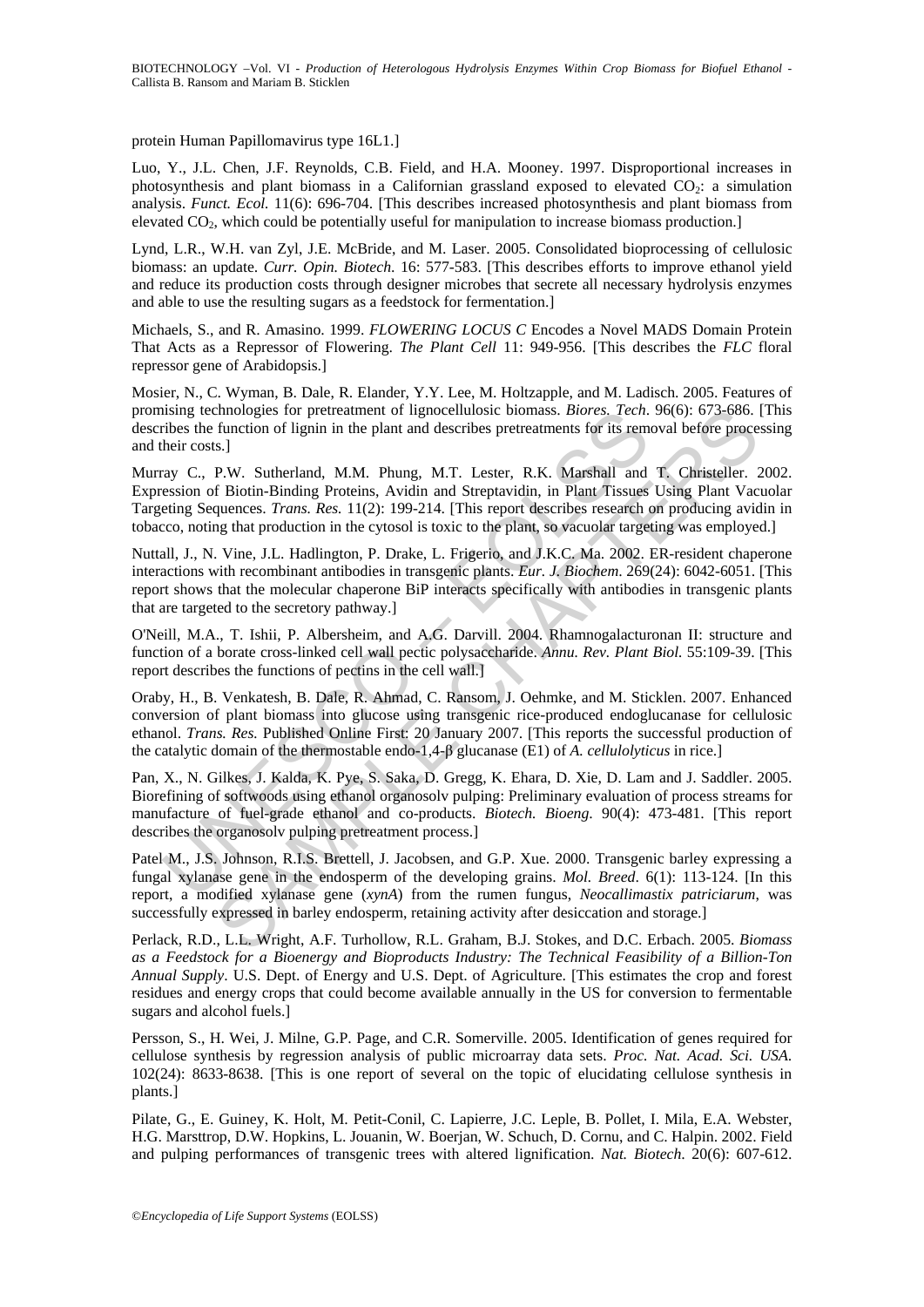[This report describes the down-regulation of CAD, which resulted in improved lignin solubility in alkaline medium and allowed easier delignification; this could decrease costs associated with pretreatment because fewer chemicals are needed.]

Qi, B., T. Fraser, S. Mugford, G. Dobson, O. Sayanova, J. Butler, J.A. Napier, A.K. Stobart, and C.M. Lazarus. 2004. Production of very long chain polyunsaturated omega-3 and omega-6 fatty acids in plants. *Nat. Biotech.* 22(6): 739-745. [This report describes the successful use of plants for molecular farming of lipids.]

Ragauskas, A.J., C.K. Williams, B.H. Davison, G. Britovsek, J. Cairney, C.A. Eckert, W.J. Frederick, J.P. Hallett, D.J. Leak, C.L. Liotta, J.R. Mielenz, R. Murphy, R. Templer, and T. Tschaplinski. 2006. The Path Forward for Biofuels and Biomaterials. *Science* 311(5760): 484-489. [This reviews many aspects of lignocellulosic biofuel production: hydrolysis enzymes and their production in plants, lignin modification in plants and pretreatment processes.]

Ralph, J. 2006. What makes a good monoligol substitute? In *The Science And Lore of the Plant Cell Wall: Biosynthesis, Structure And Function*, ed. T. Hayashi, 367. Brown Walker Press (FL). [This describes industries' interests in modifying plant lignin: increasing digestibility, decreasing bleaching necessity and reducing chemical usage.]

stries' interests in modifying plant lignin: increasing digestibility, decreasing b<br>cing chemical usage.]<br>D., T. Akiyama, H. Kim, F. Lu, P.F. Schatz, J.M. Marita, S.A. Ralph, M.S.<br>D. D.N.O. 2006. Effects of Coumarate 3-Hy terests in modifying plant lignin: increasing digestibility, decreasing bleaching necessity<br>incial usage.)<br>mical usage.)<br>mical usage.)<br>Maxigana, H. Kim, F. Lu, P.F. Schatz, J.M. Marita, S.A. Ralph, M.S.S. Reddy, F. Chen<br>Ab Ralph, J., T. Akiyama, H. Kim, F. Lu, P.F. Schatz, J.M. Marita, S.A. Ralph, M.S.S. Reddy, F. Chen, and R.A. Dixon. 2006. Effects of Coumarate 3-Hydroxylase Down-regulation on Lignin Structure. *J. Biol. Chem.* 281(13): 8843-8853. [This reports a dramatic shift in the lignin profile and consequent altered lignin structure that were speculated to explain an earlier study (Reddy et al., 2005, below) reporting improved digestibility of C3H-deficient alfalfa lines in ruminants.]

Ransom, C.B. 2007. *Production and Analysis of Biologically-Active Cellulases for Ethanol Fuel in Maize Biomass.* Michigan State University. [This dissertation contains the first report of a heterologous microbial β-glucosidase expressed in a plant for the purpose of obtaining biologically-active enzyme for use in the production of ethanol fuel.]

Ransom, C.B., V. Balan, G.C.G. Biswas, B.E. Dale, E. Crockett, and M.B. Sticklen. 2007. Heterologous *Acidothermus cellulolyticus* 1,4-β-Endoglucanase E1 Produced Within the Corn Biomass Converts Corn Stover Into Glucose. *Appl. Biochem. Biotech.* 36-140:207-220. [This describes the successful production of the catalytic domain of the thermostable endo-1,4-β glucanase (E1) of A. cellulolyticus in maize and its ability to convert biomass to glucose.]

Reddy, M.S.S., F. Chen, G. Shadle, L. Jackson, H. Aljoe, and R.A. Dixon. 2005. Targeted downregulation of cytochrome P450 enzymes for forage quality improvement in alfalfa (*Medicago sativa* L.). *Proc. Nat. Acad. Sci. USA*. 102(46): 16573-16578. [The results of this study were speculated to be explained by the report by Ralph et al., 2006, above.]

Reggi S., S. Marchetti, T. Patti, F. De Amicis, R. Cariati, B. Bembi, and C. Fogher. 2005. Recombinant human acid β-glucosidase stored in tobacco seed is stable, active and taken up by human fibroblasts. *Plant Mol. Biol.* 57(1): 101-113. [In this report, human acid β-glucosidase was successfully expressed in transgenic tobacco seeds for medical purposes.]

Renewable Fuels Association. 2007. *Building New Horizons: Ethanol Industry Outlook 2007*. [This describes ethanol production capacity in the US for 2003 and 2004.]

RFA - The Industry - Plant Locations. http://www.ethanolrfa.org/industry/locations/ (accessed August 5, 2007). [This website describes the biorefineries in operation and under construction and their production.]

Richards, R.A. 2000. Selectable traits to increase crop photosynthesis and yield of grain crops. *J. Exp. Bot*. 51(1): 447-458. [This describes research to increase photosynthesis, which could be used to increase biomass for ethanol production.]

Ridley, B.L., M.A. O'Neill, and D. Mohnen. 2001. Pectins: structure, biosynthesis, and oligogalacturonide-related signaling. *Phytochem.* 57(6): 929-967. [This describes the functions of pectins.]

Sahrawy, M., C. Avila, A. Chueca, F.M. Canovas, and J. Lopez-Gorge. 2004. Increased sucrose level and altered nitrogen metabolism in *Arabidopsis thaliana* transgenic plants expressing antisense chloroplastic fructose-1,6-bisphosphatase*. J. Exp. Bot*. 55(408): 2495-2503. [This report describes the successful use of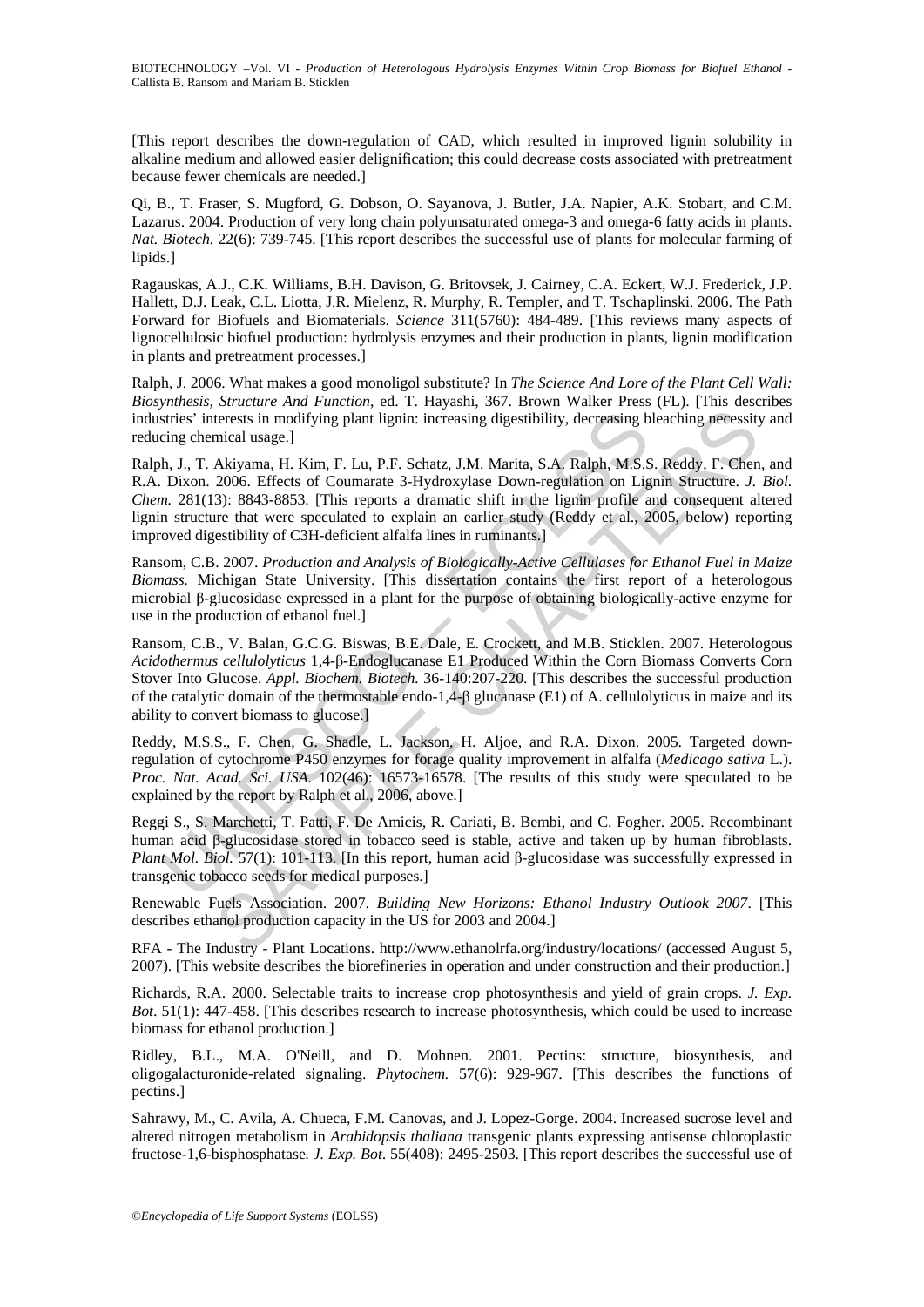plants for molecular farming of carbohydrates.]

Salehi, H., C.B. Ransom, H.F. Oraby, Z. Seddighi, and M.B. Sticklen. 2005. Delay in flowering and increase in biomass of transgenic tobacco expressing the *Arabidopsis* floral repressor gene *FLOWERING LOCUS C. J. Plant Phys.* 162, no. 6: 711-717. [This reports the successful expression of *FLC* in tobacco, which resulted in later flowering and increased biomass.]

Saruul, P., F. Srienc, D.A. Somers, and D.A. Samac. 2002. Production of a Biodegradable Plastic Polymer, Poly-β-Hydroxybutyrate, in Transgenic Alfalfa*. Crop. Sci.* 42(3): 919-927. [This report describes the successful use of plants for molecular farming of the polymer polyhydroxybutrate.]

Schillberg, Fischer, and Emans. 2003. Molecular farming of recombinant antibodies in plants. *Cell. Mol. Life Sci*. 60(3): 433-445. [This report indicates that proteins are less stable when they are secreted rather than retained in the lumen of the ER; therefore higher accumulation is possible, generally 2-10 fold greater.]

Schillberg S., S. Zimmermann, A. Voss, and R. Fischer. 1999. Apoplastic and cytosolic expression of full-size antibodies and antibody fragments in *Nicotiana tabacum. Trans. Res.* 8(4): 255-263. [In this report, targeting of antibiodies in tobacco to either the secretory pathway or the cytosol was compared.]

Schulman, A.H. 2002. Transgenic plants as producers of modified starch and other carbohydrates. In *Plant Biotechnology and Transgenic Plants*, ed. K.M. Oksman-Caldenetey and W.H. Barz, 255-282. New York: Basel. [This report describes the successful use of plants for molecular farming of carbohydrates.]

Shapouri, H., J.A. Duffield, and M. Wang. 2002. *The Energy Balance of Corn Ethanol: An Update*. U. S. Dept. of Agriculture. [This report describes the energy balance of ethanol produced from maize grain.]

Sheldon, C.C., J.E. Burn, P.P. Perez, J. Metzger, J.A. Edwards, W.J. Peacock, and E.S. Dennis. The *FLF*  MADS Box Gene: A Repressor of Flowering in *Arabidopsis* Regulated by Vernalization and Methylation. *Plant Cell* 11(3): 445-458. [This describes the floral repressor *FLC* gene of *Arabidopsis*.]

Singh, S.P., E. Ekanem, T. Wakefield Jr., and S. Comer. 2003. Emerging Importance of Bio-Based Products and Bio-Energy in the U.S. Economy: Information Dissemination and Training of Students. *Int. Food Agribus. Mgmt. Rev.* 5(3): 1-15. [This describes the goal of meeting chemical feedstock demand with plant-derived materials.]

size antibodies and antibody fragments in *Nicolatia tabacum. Trans, Res.* A tractiones and antibody fragments in *Nicolata tabacum. Trans, Res.* A traction partic, traction partic partic partic partic plants as producers bookes and antibody fragments in *Nicoliana tabacum. Trans, Res.* 8(4): 255-263. IIm *Seconom Seconom Seconom Seconom Seconom Seconom Seconom Seconom Seconom Seconom Seconom Seconom Seconom Seconom Seconom Seconom Seconom* Smidansky E.D., J.M. Martin, C.L. Hannah, A.M. Fischer, and M.J. Giroux. 2003. Seed yield and plant biomass increases in rice are conferred by deregulation of endosperm ADP-glucose pyrophosphorylase. *Planta* 216(4): 656-664. [In this report, rice was transformed to increase the activity of ADP-glucose pyrophosphorylase (AGP), a key enzyme in starch biosynthesis, and an unexpected 20% increase in plant biomass was observed.]

Sticklen, M.B. 2004. Production of microbial hydrolysis enzymes in biomass crops via genetic engineering. In: *Proceedings of the 2nd International Ukrainian Conference on Biomass for Energy.* Sept. 20-22, 2004. Kyiv, Ukraine. Ukraine Natl. Acad. Sci. Press. pp. 133-136. [This contains recommendations for biomass crops and development of technology that would allow production of cellulases and other hydrolysis enzymes in plants.]

Sticklen, M.B. 2006. Plant genetic engineering to improve biomass characteristics for biofuels. *Curr. Opin. Biotech.* 17(3): 315-319. [This report contains a recommendation to develop technology that would allow production of cellulases and other hydrolysis enzymes in plants.]

Sticklen, M.B. 2007a. Feedstock Crop Genetic Engineering for Alcohol Fuels. *Crop Sci*.: in review. [This report contains a recommendation to develop technology that would allow production of cellulases and other hydrolysis enzymes in plants.]

———. 2007b. Role of Transgenic Biomass Crops in Ethanol Refineries. *J. Biobased Mater. Bioenergy*: in review. [This report contains a recommendation to develop technology that would allow production of cellulases and other hydrolysis enzymes in plants.]

Teymouri, F., H. Alizadeh, L. Laureano-Perez, B.E. Dale, and M.B. Sticklen. 2004. Effects of Ammonia Fiber Explosion Treatment on Activity of Endoglucanase from *Acidothermus cellulolyticus* in Transgenic Plant. *Appl. Biochem. Biotech.* 116:1183-1192. [In this study, it was found that one of the mildest pretreatments available, Ammonia Fiber Explosion (AFEX), reduced the activity of E1 by about twothirds.]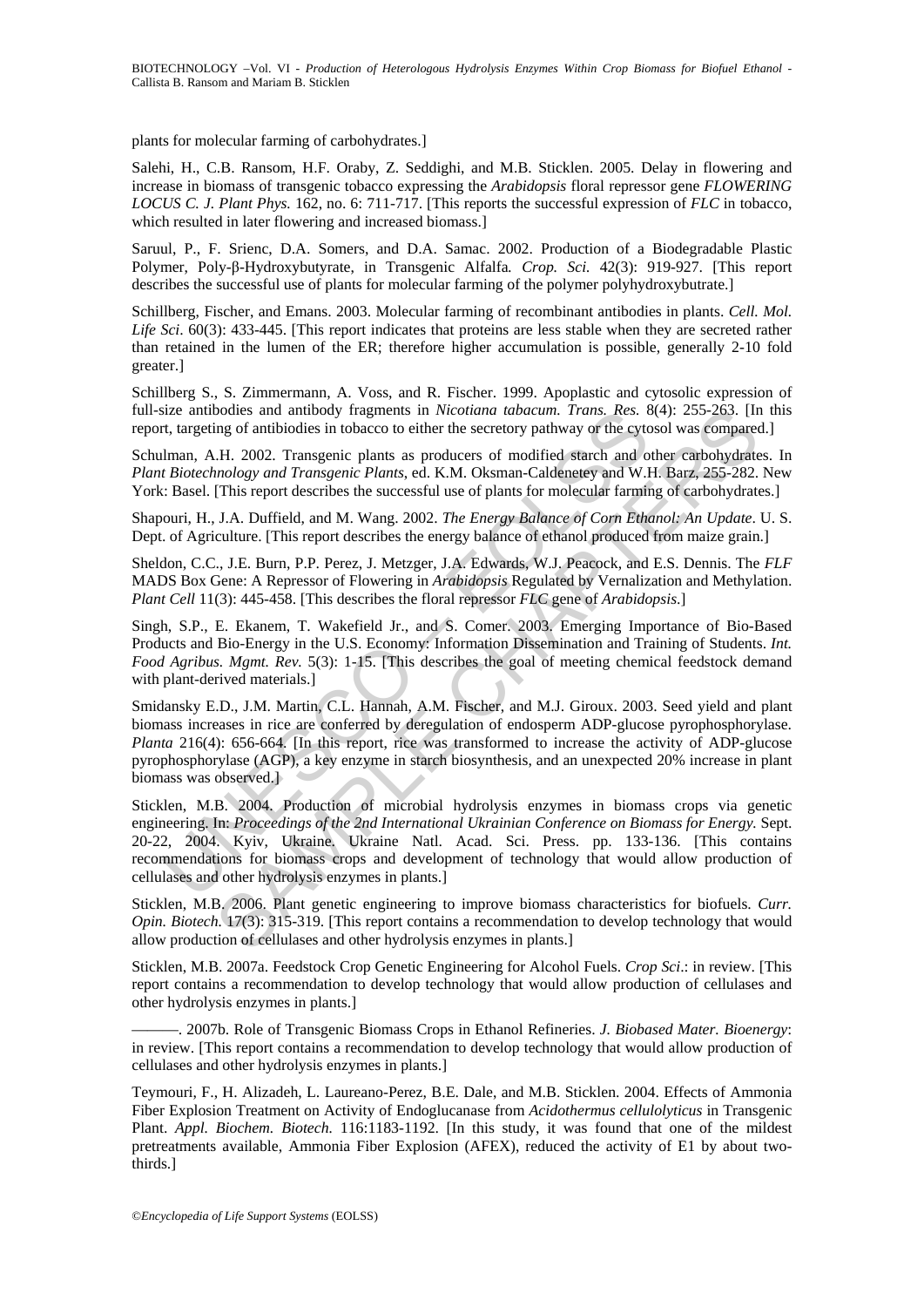Thurston, C.F. 1994. The structure and function of fungal laccases. *Microbiol.* 140:19-26. [This report defines three major families of lignin-modifying enzymes produced by fungi as laccases, manganesedependent peroxidases, and lignin peroxidases.]

Tucker, M.P., A. Mohagheghi, K. Grohmann, and M.E. Himmel. 1989. Ultra-Thermostable Cellulases From *Acidothermus cellulolyticus*: Comparison of Temperature Optima with Previously Reported Cellulases. *Bio/Technol*. 7(8): 817-820. [This report describes the thermostable endo-1,4-β glucanase (E1) of *A. cellulolyticus*.]

U.S. Prime Supplier Sales Volumes of Petroleum Products. http://tonto.eia.doe.gov/dnav/pet/pet\_cons\_prim\_dcu\_nus\_a.htm (accessed August 5, 2007). [This website describes the total annual gasoline consumption in the US.]

Warren, R.A.J. 1996. Microbial Hydrolysis of Polysaccharides. *Annu. Rev. Microbiol.* 50(1): 183-212. [This contains information on organisms that can degrade cellulose, cellulosomes, enzymatic hydrolysis, hemicellulose and hemicellulases.]

World of Corn 2007. http://www.ncga.com/WorldOfCorn/main/consumption1.asp (accessed August 5, 2007). [This website describes the usage of maize grain in the US.]

World of Corn 2007. http://www.ncga.com/WorldOfCorn/main/production1.asp (accessed August 5, 2007). [This website describes the production of maize in the US.]

Wyman, C.E. 1999. Biomass ethanol: Technical progress, opportunities, and commercial challenges. *Annu. Rev. Energy Environ.* 24:189-226. [This describes various pretreatment processes and the reduction in enzyme production costs.]

Wyman, C.E., B.E. Dale, R.T. Elander, M. Holtzapple, M.R. Ladisch, and Y.Y. Lee. 2005a. Comparative sugar recovery data from laboratory scale application of leading pretreatment technologies to corn stover. *Biores. Tech*. 96(18): 2026-2032. [This describes various pretreatment processes.]

Id of Com 2007. http://www.nega.com/WorldOICom/man/consumption1.asp<br>
1d of Com 2007. http://www.nega.com/WorldOICom/man/production1.asp<br>
1). [This website describes the usage of maize grain in the US.]<br>
1d of Com 2007. ht m 2007. http://www.nega.com/VorldOCCom/main/porsumption1.asp (accessed Augu<br>website describes the usage of maize grain in the US.]<br>corn 2007. http://www.nega.com/VorldOfCom/main/production1.asp (accessed Augu<br>website desc Yang P., Y. Wang, Y. Bai, K. Meng, H. Luo, T. Yuan, Y. Fan, and B. Yao. 2007. Expression of xylanase with high specific activity from *Streptomyces olivaceoviridis* A1 in transgenic potato plants (*Solanum tuberosum* L.). *Biotech. Lett.* 29(4): 659-667. [In this report, the *xynB* gene of *Streptomyces olivaceoviridis* A1 was expressed in potato; its enzyme activity was retained over several generations. The purpose in this case was to produce xylanase as an additive for animal feed.]

Yao, J.Q. 2004. *Genetic transformation of tobacco with a beta-glucosidase gene to induce constitutive systemic acquired resistance against tobacco mosaic virus*. Western Michigan University, Kalamazoo, MI. [This dissertation describes the expression of *Butyrivibrio fibrisolvens* H17c β-glucosidase in tobacco to study whether it could effect enhanced immune response through systemic acquired resistance (SAR).]

Zhong, H., F. Teymouri, B. Chapman, S.B. Maqbool, R. Sabzikar, Y. El-Maghraby, B.E. Dale, and M.B. Sticklen. 2003. The pea (*Pisum sativum* L.) rbcS transit peptide directs the *Alcaligenes eutrophus* polyhydroxybutyrate enzymes into the maize (*Zea mays* L.) chloroplasts. *Plant Sci*. 165(3): 455-462. [This report describes the successful use of plants for molecular farming of the polymer polyhydroxybutrate.]

Ziegelhoffer, T., J.A. Raasch, and S. Austin-Phillips. 2001. Dramatic effects of truncation and subcellular targeting on the accumulation of recombinant microbial cellulase in tobacco. *Mol. Breeding* 8(2): 147-158. [This report describes the expression of the catalytic domain and full-length peptide of the thermostable endo-1,4-β glucanase (E1) of *A. cellulolyticus* in tobacco; expression of the catalytic domain yielded more activity than the full-length enzyme.]

Ziegelhoffer T., J. Will, and S. Austin-Phillips. 1999. Expression of bacterial cellulase genes in transgenic alfalfa (*Medicago sativa* L.), potato (*Solanum tuberosum* L.) and tobacco (*Nicotiana tabacum* L.). *Mol. Breeding* 5(4): 309-318. [In this report, the thermostable endoglucanase E2 and cellobiohydrolase E3 of *Thermomonospora fusca* was expressed in tobacco, potato and alfalfa.]

Ziegler, M.T., S.R. Thomas, and K.J. Danna. 2000. Accumulation of a thermostable endo-1,4-β-Dglucanase in the apoplast of *Arabidopsis thaliana* leaves. *Mol. Breeding* 6(1): 37-46. [In this report, the catalytic domain of the thermostable endo-1,4-β glucanase (E1) of *A. cellulolyticus* was successfully produced in *Arabidopsis*.]